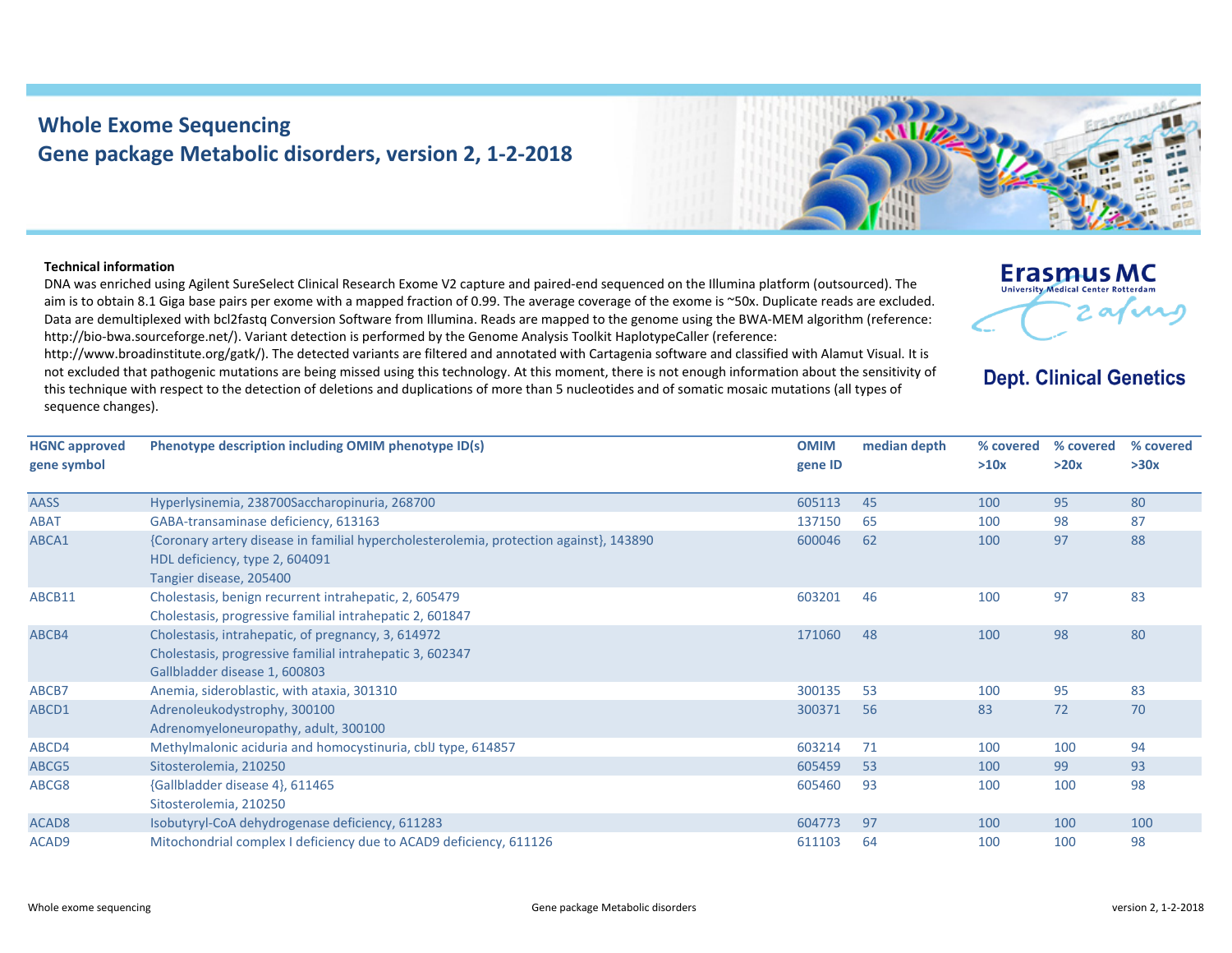| <b>HGNC approved</b> | Phenotype description including OMIM phenotype ID(s)                           | <b>OMIM</b> | median depth |      | % covered % covered | % covered |
|----------------------|--------------------------------------------------------------------------------|-------------|--------------|------|---------------------|-----------|
| gene symbol          |                                                                                | gene ID     |              | >10x | >20x                | >30x      |
|                      |                                                                                |             |              |      |                     |           |
| <b>ACADM</b>         | Acyl-CoA dehydrogenase, medium chain, deficiency of, 201450                    | 607008      | 55           | 100  | 99                  | 90        |
| <b>ACADS</b>         | Acyl-CoA dehydrogenase, short-chain, deficiency of, 201470                     | 606885      | 84           | 100  | 100                 | 98        |
| <b>ACADSB</b>        | 2-methylbutyrylglycinuria, 610006                                              | 600301      | 48           | 100  | 95                  | 73        |
| <b>ACADVL</b>        | VLCAD deficiency, 201475                                                       | 609575      | 81           | 100  | 98                  | 93        |
| ACAT1                | Alpha-methylacetoacetic aciduria, 203750                                       | 607809      | 51           | 100  | 99                  | 84        |
| ACOX1                | Peroxisomal acyl-CoA oxidase deficiency, 264470                                | 609751      | 71           | 100  | 100                 | 94        |
| ACSF3                | Combined malonic and methylmalonic aciduria, 614265                            | 614245      | 86           | 100  | 100                 | 96        |
| ACY1                 | Aminoacylase 1 deficiency, 609924                                              | 104620      | 72           | 100  | 100                 | 100       |
| <b>ADA</b>           | Adenosine deaminase deficiency, partial, 102700                                | 608958      | 57           | 100  | 98                  | 85        |
|                      | Severe combined immunodeficiency due to ADA deficiency, 102700                 |             |              |      |                     |           |
| ADK                  | Hypermethioninemia due to adenosine kinase deficiency, 614300                  | 102750      | 38           | 100  | 90                  | 62        |
| <b>ADSL</b>          | Adenylosuccinase deficiency, 103050                                            | 608222      | 61           | 100  | 99                  | 88        |
| AGA                  | Aspartylglucosaminuria, 208400                                                 | 613228      | 53           | 100  | 98                  | 85        |
| <b>AGK</b>           | Cataract 38, 614691                                                            | 610345      | 44           | 100  | 98                  | 83        |
|                      | Sengers syndrome, 212350                                                       |             |              |      |                     |           |
| AGL                  | Glycogen storage disease IIIa, 232400                                          | 610860      | 53           | 100  | 99                  | 89        |
|                      | Glycogen storage disease IIIb, 232400                                          |             |              |      |                     |           |
| <b>AGPS</b>          | Rhizomelic chondrodysplasia punctata, type 3, 600121                           | 603051      | 48           | 100  | 96                  | 74        |
| <b>AGXT</b>          | Hyperoxaluria, primary, type 1, 259900                                         | 604285      | 79           | 100  | 100                 | 100       |
| AGXT2                | [Beta-aminoisobutyric acid, urinary excretion of], 210100                      | 612471      | 47           | 100  | 96                  | 79        |
| <b>AHCY</b>          | Hypermethioninemia with deficiency of S-adenosylhomocysteine hydrolase, 613752 | 180960      | 93           | 96   | 96                  | 95        |
| AIFM1                | Combined oxidative phosphorylation deficiency 6, 300816                        | 300169      | 41           | 100  | 89                  | 67        |
|                      | Cowchock syndrome, 310490                                                      |             |              |      |                     |           |
|                      | Deafness 5, 300614                                                             |             |              |      |                     |           |
| AKR1D1               | Bile acid synthesis defect, congenital, 2, 235555                              | 604741      | 48           | 100  | 92                  | 86        |
| <b>ALAD</b>          | {Lead poisoning, susceptibility to}, 612740                                    | 125270      | 71           | 100  | 100                 | 97        |
|                      | Porphyria, acute hepatic, 612740                                               |             |              |      |                     |           |
| ALAS <sub>2</sub>    | Anemia, sideroblastic, 1, 300751                                               | 301300      | 45           | 100  | 97                  | 84        |
|                      | Protoporphyria, erythropoietic, 300752                                         |             |              |      |                     |           |
| ALDH18A1             | Cutis laxa 3, 616603                                                           | 138250      | 54           | 100  | 98                  | 88        |
|                      | Cutis laxa, type IIIA, 219150                                                  |             |              |      |                     |           |
|                      | Spastic paraplegia 9A, 601162                                                  |             |              |      |                     |           |
|                      | Spastic paraplegia 9B, 616586                                                  |             |              |      |                     |           |
| ALDH3A2              | Sjogren-Larsson syndrome, 270200                                               | 609523      | 52           | 100  | 98                  | 88        |
| ALDH4A1              | Hyperprolinemia, type II, 239510                                               | 606811      | 64           | 100  | 99                  | 97        |
| ALDH5A1              | Succinic semialdehyde dehydrogenase deficiency, 271980                         | 610045      | 42           | 99   | 94                  | 71        |
| ALDH6A1              | Methylmalonate semialdehyde dehydrogenase deficiency, 614105                   | 603178      | 71           | 100  | 99                  | 93        |
| ALDH7A1              | Epilepsy, pyridoxine-dependent, 266100                                         | 107323      | 50           | 100  | 93                  | 71        |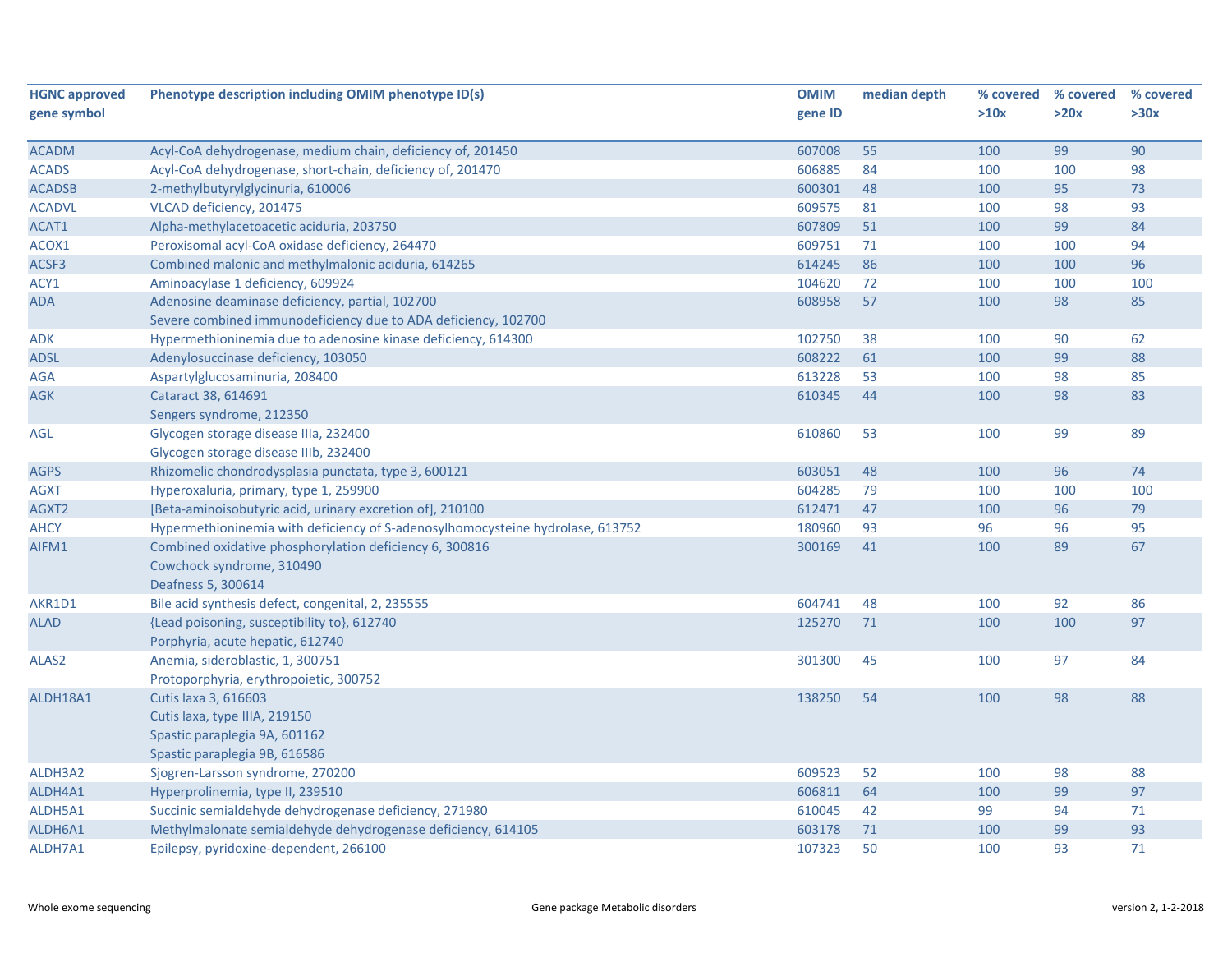| <b>HGNC approved</b> | Phenotype description including OMIM phenotype ID(s)                     | <b>OMIM</b> | median depth | % covered | % covered | % covered |
|----------------------|--------------------------------------------------------------------------|-------------|--------------|-----------|-----------|-----------|
| gene symbol          |                                                                          | gene ID     |              | >10x      | >20x      | >30x      |
|                      |                                                                          |             |              |           |           |           |
| <b>ALDOA</b>         | Glycogen storage disease XII, 611881                                     | 103850      | 95           | 100       | 100       | 100       |
| <b>ALDOB</b>         | Fructose intolerance, 229600                                             | 612724      | 66           | 100       | 100       | 100       |
| ALG1                 | Congenital disorder of glycosylation, type Ik, 608540                    | 605907      | 46           | 90        | 76        | 70        |
| <b>ALG11</b>         | Congenital disorder of glycosylation, type Ip, 613661                    | 613666      | 59           | 100       | 100       | 99        |
| <b>ALG12</b>         | Congenital disorder of glycosylation, type Ig, 607143                    | 607144      | 108          | 100       | 100       | 100       |
| <b>ALG13</b>         | ?Congenital disorder of glycosylation, type Is, 300884                   | 300776      | 42           | 100       | 96        | 73        |
|                      | Epileptic encephalopathy, early infantile, 36, 300884                    |             |              |           |           |           |
| ALG14                | ?Myasthenic syndrome, congenital, 15, without tubular aggregates, 616227 | 612866      | 69           | 100       | 100       | 91        |
| ALG <sub>2</sub>     | ?Congenital disorder of glycosylation, type Ii, 607906                   | 607905      | 51           | 100       | 100       | 97        |
|                      | Myasthenic syndrome, congenital, 14, with tubular aggregates, 616228     |             |              |           |           |           |
| ALG3                 | Congenital disorder of glycosylation, type Id, 601110                    | 608750      | 63           | 100       | 100       | 100       |
| ALG6                 | Congenital disorder of glycosylation, type Ic, 603147                    | 604566      | 58           | 100       | 99        | 83        |
| ALG8                 | Congenital disorder of glycosylation, type Ih, 608104                    | 608103      | 43           | 100       | 96        | 75        |
| ALG9                 | Congenital disorder of glycosylation, type II, 608776                    | 606941      | 43           | 100       | 96        | 77        |
|                      | Gillessen-Kaesbach-Nishimura syndrome, 263210                            |             |              |           |           |           |
| <b>ALPL</b>          | Hypophosphatasia, adult, 146300                                          | 171760      | 64           | 100       | 100       | 96        |
|                      | Hypophosphatasia, childhood, 241510                                      |             |              |           |           |           |
|                      | Hypophosphatasia, infantile, 241500                                      |             |              |           |           |           |
|                      | Odontohypophosphatasia, 146300                                           |             |              |           |           |           |
| <b>AMACR</b>         | Alpha-methylacyl-CoA racemase deficiency, 614307                         | 604489      | 53           | 100       | 100       | 89        |
|                      | Bile acid synthesis defect, congenital, 4, 214950                        |             |              |           |           |           |
| <b>AMN</b>           | Megaloblastic anemia-1, Norwegian type, 261100                           | 605799      | 57           | 100       | 99        | 82        |
| AMPD1                | Myopathy due to myoadenylate deaminase deficiency, 615511                | 102770      | 48           | 100       | 97        | 85        |
| <b>AMT</b>           | Glycine encephalopathy, 605899                                           | 238310      | 73           | 100       | 100       | 98        |
| APOA1                | Amyloidosis, 3 or more types, 105200                                     | 107680      | 86           | 100       | 100       | 100       |
|                      | ApoA-I and apoC-III deficiency, combined                                 |             |              |           |           |           |
|                      | <b>Corneal clouding</b>                                                  |             |              |           |           |           |
|                      | Hypoalphalipoproteinemia, 604091                                         |             |              |           |           |           |
| <b>APOB</b>          | Hypercholesterolemia, due to ligand-defective apo B, 144010              | 107730      | 115          | 100       | 100       | 99        |
|                      | Hypobetalipoproteinemia, 615558                                          |             |              |           |           |           |
| APOC2                | Hyperlipoproteinemia, type Ib, 207750                                    | 608083      | 62           | 100       | 100       | 100       |
| <b>APOE</b>          | Alzheimer disease-2, 104310                                              | 107741      | 76           | 100       | 100       | 95        |
|                      | {Coronary artery disease, severe, susceptibility to}, 617347             |             |              |           |           |           |
|                      | Hyperlipoproteinemia, type III, 617347                                   |             |              |           |           |           |
|                      | Lipoprotein glomerulopathy, 611771                                       |             |              |           |           |           |
|                      | {?Macular degeneration, age-related}, 603075                             |             |              |           |           |           |
|                      | Sea-blue histiocyte disease, 269600                                      |             |              |           |           |           |
| <b>APRT</b>          | Adenine phosphoribosyltransferase deficiency, 614723                     | 102600      | 52           | 100       | 100       | 100       |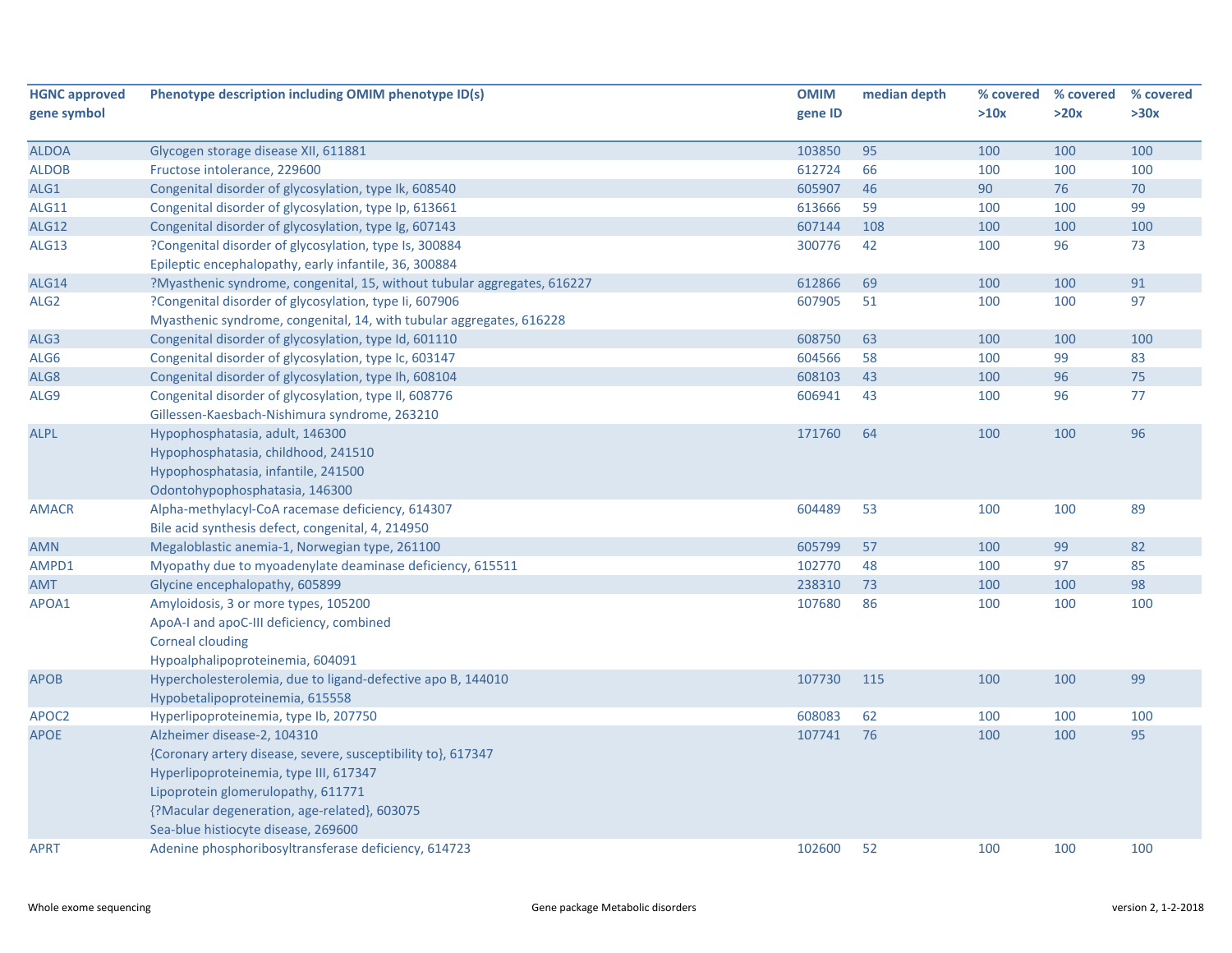| <b>HGNC approved</b> | Phenotype description including OMIM phenotype ID(s)                                                                   | <b>OMIM</b> | median depth | % covered | % covered | % covered |
|----------------------|------------------------------------------------------------------------------------------------------------------------|-------------|--------------|-----------|-----------|-----------|
| gene symbol          |                                                                                                                        | gene ID     |              | >10x      | >20x      | >30x      |
|                      |                                                                                                                        |             |              |           |           |           |
| <b>APTX</b>          | Ataxia, early-onset, with oculomotor apraxia and hypoalbuminemia, 208920                                               | 606350      | 54           | 100       | 90        | 77        |
| ARG1                 | Argininemia, 207800                                                                                                    | 608313      | 56           | 100       | 100       | 88        |
| <b>ARSA</b>          | Metachromatic leukodystrophy, 250100                                                                                   | 607574      | 105          | 100       | 100       | 100       |
| <b>ARSB</b>          | Mucopolysaccharidosis type VI (Maroteaux-Lamy), 253200                                                                 | 611542      | 49           | 100       | 99        | 90        |
| ASAH1                | Farber lipogranulomatosis, 228000                                                                                      | 613468      | 49           | 100       | 97        | 80        |
|                      | Spinal muscular atrophy with progressive myoclonic epilepsy, 159950                                                    |             |              |           |           |           |
| ASL                  | Argininosuccinic aciduria, 207900                                                                                      | 608310      | 70           | 100       | 100       | 99        |
| <b>ASNS</b>          | Asparagine synthetase deficiency, 615574                                                                               | 108370      | 59           | 100       | 100       | 92        |
| <b>ASPA</b>          | Canavan disease, 271900                                                                                                | 608034      | 41           | 100       | 98        | 81        |
| ASS1                 | Citrullinemia, 215700                                                                                                  | 603470      | 70           | 100       | 100       | 98        |
| ATIC                 | AICA-ribosiduria due to ATIC deficiency, 608688                                                                        | 601731      | 45           | 100       | 99        | 84        |
| ATP5E                | ?Mitochondrial complex V (ATP synthase) deficiency, nuclear type 3, 614053                                             | 606153      | 56           | 100       | 100       | 100       |
| ATP6AP1              | Immunodeficiency 47, 300972                                                                                            | 300197      | 58           | 100       | 96        | 86        |
| ATP6V0A2             | Cutis laxa, type IIA, 219200                                                                                           | 611716      | 56           | 100       | 98        | 87        |
|                      | Wrinkly skin syndrome, 278250                                                                                          |             |              |           |           |           |
| ATP7A                | Menkes disease, 309400                                                                                                 | 300011      | 44           | 100       | 98        | 84        |
|                      | Occipital horn syndrome, 304150                                                                                        |             |              |           |           |           |
|                      | Spinal muscular atrophy, distal 3, 300489                                                                              |             |              |           |           |           |
| ATP7B                | Wilson disease, 277900                                                                                                 | 606882      | 70           | 100       | 100       | 97        |
| ATP8B1               | Cholestasis, benign recurrent intrahepatic, 243300                                                                     | 602397      | 50           | 100       | 98        | 85        |
|                      | Cholestasis, intrahepatic, of pregnancy, 1, 147480                                                                     |             |              |           |           |           |
|                      | Cholestasis, progressive familial intrahepatic 1, 211600                                                               |             |              |           |           |           |
| ATPAF2               | Mitochondrial complex V (ATP synthase) deficiency, nuclear type 1, 604273                                              | 608918      | 51           | 100       | 100       | 90        |
| <b>AUH</b>           | 3-methylglutaconic aciduria, type I, 250950                                                                            | 600529      | 52           | 100       | 100       | 92        |
| <b>B3GALNT2</b>      | Muscular dystrophy-dystroglycanopathy (congenital with brain and eye anomalies, type A, 11, 615181                     | 610194      | 42           | 100       | 97        | 76        |
| <b>B3GALT6</b>       | Ehlers-Danlos syndrome, progeroid type, 2, 615349                                                                      | 615291      | 48           | 79        | 76        | 72        |
|                      | Spondyloepimetaphyseal dysplasia with joint laxity, type 1, with or without fractures, 271640                          |             |              |           |           |           |
| B3GAT3               | Multiple joint dislocations, short stature, craniofacial dysmorphism, with or without congenital heart defects, 606374 |             | 73           | 100       | 100       | 100       |
|                      | 245600                                                                                                                 |             |              |           |           |           |
| <b>B3GLCT</b>        | Peters-plus syndrome, 261540                                                                                           | 610308      | 47           | 100       | 87        | 64        |
| <b>B4GALNT1</b>      | Spastic paraplegia 26, 609195                                                                                          | 601873      | 71           | 100       | 100       | 100       |
| B4GALT1              | Congenital disorder of glycosylation, type IId, 607091                                                                 | 137060      | 69           | 100       | 100       | 94        |
| B4GALT7              | Ehlers-Danlos syndrome with short stature and limb anomalies, 130070                                                   | 604327      | 76           | 100       | 100       | 97        |
| <b>BAAT</b>          | Hypercholanemia, familial, 607748                                                                                      | 602938      | 57           | 100       | 98        | 83        |
| BCAT1                | ?Hyperleucinemia-isoleucinemia or hypervalinemia                                                                       | 113520      | 40           | 100       | 92        | 68        |
| BCAT2                | ?Hypervalinemia or hyperleucine-isoleucinemia                                                                          | 113530      | 62           | 100       | 100       | 96        |
| <b>BCKDHA</b>        | Maple syrup urine disease, type Ia, 248600                                                                             | 608348      | 86           | 100       | 100       | 100       |
| <b>BCKDHB</b>        | Maple syrup urine disease, type Ib, 248600                                                                             | 248611      | 49           | 100       | 99        | 86        |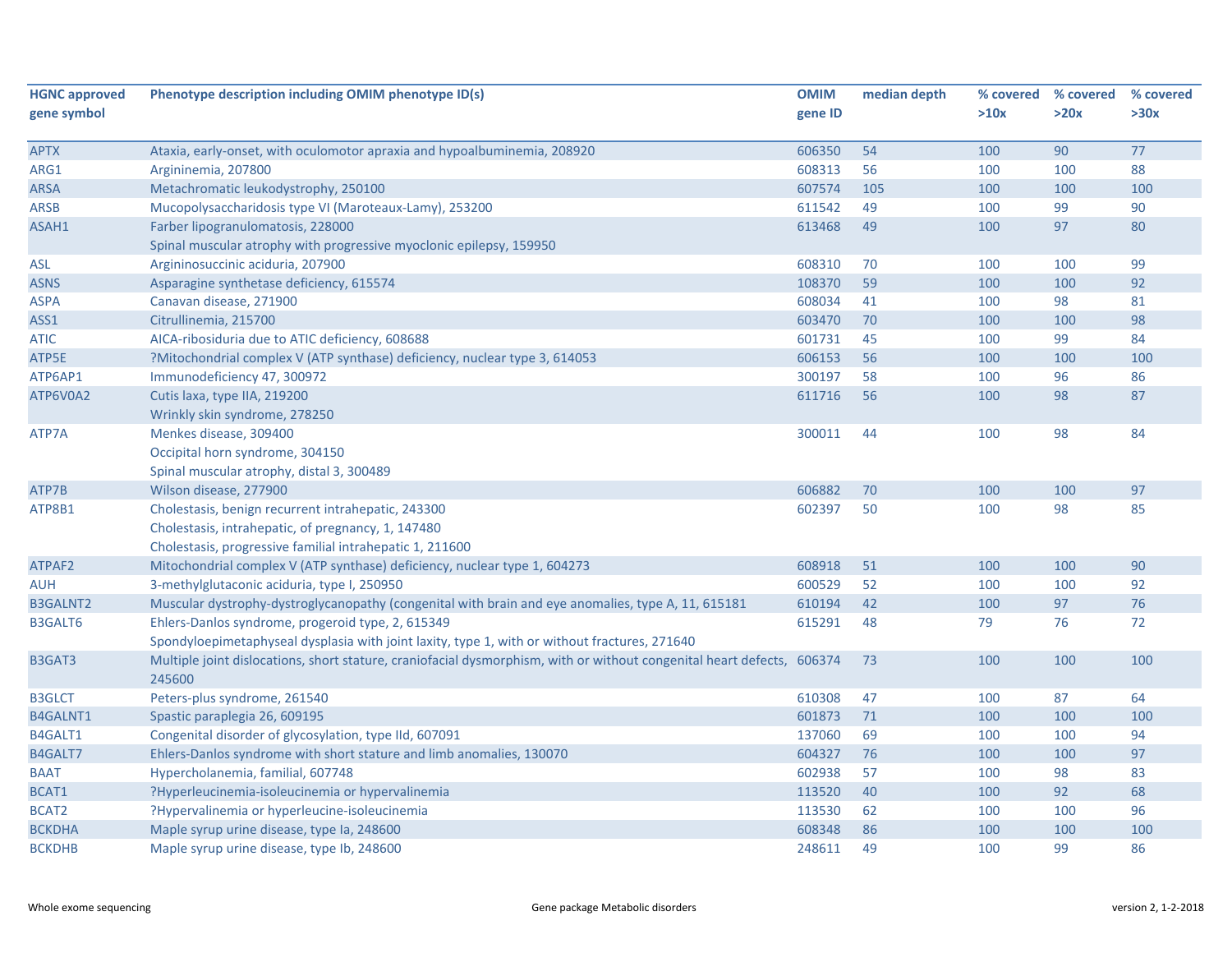| <b>HGNC approved</b> | Phenotype description including OMIM phenotype ID(s)                             | <b>OMIM</b> | median depth | % covered | % covered | % covered |
|----------------------|----------------------------------------------------------------------------------|-------------|--------------|-----------|-----------|-----------|
| gene symbol          |                                                                                  | gene ID     |              | >10x      | >20x      | >30x      |
|                      |                                                                                  |             |              |           |           |           |
| BCS1L                | Bjornstad syndrome, 262000                                                       | 603647      | 134          | 100       | 100       | 100       |
|                      | GRACILE syndrome, 603358                                                         |             |              |           |           |           |
|                      | Leigh syndrome, 256000                                                           |             |              |           |           |           |
|                      | Mitochondrial complex III deficiency, nuclear type 1, 124000                     |             |              |           |           |           |
| <b>BTD</b>           | Biotinidase deficiency, 253260                                                   | 609019      | 70           | 100       | 100       | 98        |
| CA5A                 | Hyperammonemia due to carbonic anhydrase VA deficiency, 615751                   | 114761      | 110          | 100       | 100       | 100       |
| <b>CAD</b>           | Epileptic encephalopathy, early infantile, 50, 616457                            | 114010      | 76           | 100       | 100       | 100       |
| <b>CAT</b>           | Acatalasemia, 614097                                                             | 115500      | 46           | 100       | 97        | 81        |
| <b>CBS</b>           | Homocystinuria, B6-responsive and nonresponsive types, 236200                    | 613381      | 70           | 100       | 100       | 96        |
|                      | Thrombosis, hyperhomocysteinemic, 236200                                         |             |              |           |           |           |
| <b>CCDC115</b>       | Congenital disorder of glycosylation, type IIo, 616828                           | 613734      | 39           | 84        | 77        | 72        |
| CD320                | Methylmalonic aciduria, transient, due to transcobalamin receptor defect, 613646 | 606475      | 65           | 100       | 100       | 96        |
| <b>CETP</b>          | [High density lipoprotein cholesterol level QTL 10], 143470                      | 118470      | 61           | 100       | 100       | 99        |
|                      | Hyperalphalipoproteinemia, 143470                                                |             |              |           |           |           |
| CHSY1                | Temtamy preaxial brachydactyly syndrome, 605282                                  | 608183      | 61           | 98        | 95        | 93        |
| CLDN16               | Hypomagnesemia 3, renal, 248250                                                  | 603959      | 51           | 100       | 99        | 89        |
| CLDN19               | Hypomagnesemia 5, renal, with ocular involvement, 248190                         | 610036      | 75           | 100       | 100       | 100       |
| CLN3                 | Ceroid lipofuscinosis, neuronal, 3, 204200                                       | 607042      | 76           | 100       | 100       | 94        |
| CLN <sub>5</sub>     | Ceroid lipofuscinosis, neuronal, 5, 256731                                       | 608102      | 57           | 100       | 100       | 98        |
| CLN6                 | Ceroid lipofuscinosis, neuronal, 6, 601780                                       | 606725      | 78           | 100       | 98        | 88        |
|                      | Ceroid lipofuscinosis, neuronal, Kufs type, adult onset, 204300                  |             |              |           |           |           |
| CLN <sub>8</sub>     | Ceroid lipofuscinosis, neuronal, 8, 600143                                       | 607837      | 81           | 100       | 100       | 100       |
|                      | Ceroid lipofuscinosis, neuronal, 8, Northern epilepsy variant, 610003            |             |              |           |           |           |
| <b>CLPS</b>          | No OMIM phenotype                                                                | 120105      | 77           | 100       | 100       | 100       |
| CNNM <sub>2</sub>    | Hypomagnesemia 6, renal, 613882                                                  | 607803      | 106          | 100       | 100       | 95        |
|                      | Hypomagnesemia, seizures, and mental retardation, 616418                         |             |              |           |           |           |
| COG1                 | Congenital disorder of glycosylation, type IIg, 611209                           | 606973      | 66           | 100       | 99        | 94        |
| COG <sub>2</sub>     | ?Congenital disorder of glycosylation, type IIq, 617395                          | 606974      | 47           | 100       | 98        | 81        |
| COG4                 | Congenital disorder of glycosylation, type IIj, 613489                           | 606976      | 53           | 100       | 100       | 89        |
| COG5                 | Congenital disorder of glycosylation, type IIi, 613612                           | 606821      | 43           | 100       | 96        | 77        |
| COG6                 | Congenital disorder of glycosylation, type III, 614576                           | 606977      | 48           | 100       | 96        | 74        |
|                      | Shaheen syndrome, 615328                                                         |             |              |           |           |           |
| COG7                 | Congenital disorder of glycosylation, type IIe, 608779                           | 606978      | 56           | 100       | 98        | 85        |
| COG8                 | Congenital disorder of glycosylation, type IIh, 611182                           | 606979      | 80           | 100       | 100       | 99        |
| COQ <sub>2</sub>     | Coenzyme Q10 deficiency, primary, 1, 607426                                      | 609825      | 49           | 100       | 97        | 82        |
|                      | {Multiple system atrophy, susceptibility to}, 146500                             |             |              |           |           |           |
| COQ8A                | Coenzyme Q10 deficiency, primary, 4, 612016                                      | 606980      | 86           | 100       | 100       | 100       |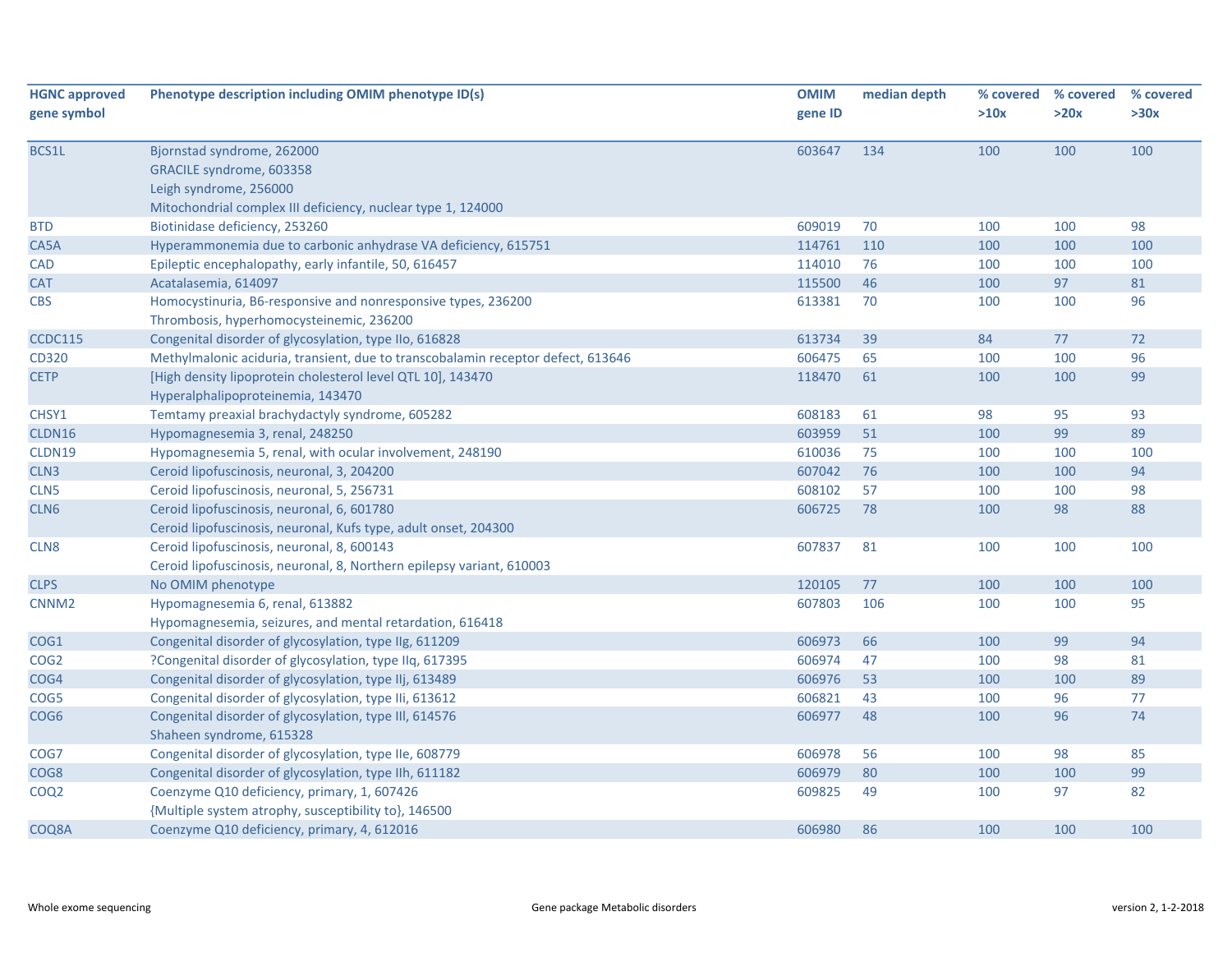| <b>HGNC approved</b><br>gene symbol | Phenotype description including OMIM phenotype ID(s)                                                                                                                                                                   | <b>OMIM</b><br>gene ID | median depth | % covered<br>>10x | % covered<br>>20x | % covered<br>>30x |
|-------------------------------------|------------------------------------------------------------------------------------------------------------------------------------------------------------------------------------------------------------------------|------------------------|--------------|-------------------|-------------------|-------------------|
| <b>COX15</b>                        | Cardioencephalomyopathy, fatal infantile, due to cytochrome c oxidase deficiency 2, 615119<br>Leigh syndrome due to cytochrome c oxidase deficiency, 256000                                                            | 603646                 | 43           | 100               | 96                | 76                |
| COX6B1                              | Mitochondrial complex IV deficiency, 220110                                                                                                                                                                            | 124089                 | 60           | 100               | 100               | 100               |
| <b>CP</b>                           | Cerebellar ataxia, 604290<br>Hemosiderosis, systemic, due to aceruloplasminemia, 604290<br>[Hypoceruloplasminemia, hereditary], 604290                                                                                 | 117700                 | 47           | 100               | 99                | 87                |
| <b>CPOX</b>                         | Coproporphyria, 121300<br>Harderoporphyria, 121300                                                                                                                                                                     | 612732                 | 46           | 100               | 99                | 85                |
| CPS1                                | Carbamoylphosphate synthetase I deficiency, 237300<br>{Pulmonary hypertension, neonatal, susceptibility to}, 615371<br>{Venoocclusive disease after bone marrow transplantation}                                       | 608307                 | 42           | 100               | 96                | 78                |
| CPT <sub>2</sub>                    | CPT II deficiency, infantile, 600649<br>CPT II deficiency, lethal neonatal, 608836<br>CPT II deficiency, myopathic, stress-induced, 255110<br>{Encephalopathy, acute, infection-induced, 4, susceptibility to}, 614212 | 600650                 | 72           | 100               | 100               | 98                |
| <b>CTH</b>                          | Cystathioninuria, 219500<br>Homocysteine, total plasma, elevated                                                                                                                                                       | 607657                 | 55           | 100               | 99                | 87                |
| <b>CTNS</b>                         | Cystinosis, atypical nephropathic, 219800<br>Cystinosis, late-onset juvenile or adolescent nephropathic, 219900<br>Cystinosis, nephropathic, 219800<br>Cystinosis, ocular nonnephropathic, 219750                      | 606272                 | 71           | 100               | 100               | 100               |
| <b>CTSA</b>                         | Galactosialidosis, 256540                                                                                                                                                                                              | 613111                 | 83           | 100               | 100               | 98                |
| <b>CTSC</b>                         | Haim-Munk syndrome, 245010<br>Papillon-Lefevre syndrome, 245000<br>Periodontitis 1, juvenile, 170650                                                                                                                   | 602365                 | 46           | 100               | 98                | 79                |
| <b>CTSD</b>                         | Ceroid lipofuscinosis, neuronal, 10, 610127                                                                                                                                                                            | 116840                 | 79           | 100               | 100               | 100               |
| <b>CTSK</b>                         | Pycnodysostosis, 265800                                                                                                                                                                                                | 601105                 | 45           | 100               | 100               | 93                |
| <b>CUBN</b>                         | Megaloblastic anemia-1, Finnish type, 261100                                                                                                                                                                           | 602997                 | 59           | 100               | 98                | 84                |
| <b>CYP27A1</b>                      | Cerebrotendinous xanthomatosis, 213700                                                                                                                                                                                 | 606530                 | 82           | 100               | 100               | 100               |
| CYP7A1                              | No OMIM phenotype                                                                                                                                                                                                      | 118455                 | 52           | 100               | 100               | 94                |
| CYP7B1                              | Bile acid synthesis defect, congenital, 3, 613812<br>Spastic paraplegia 5A, 270800                                                                                                                                     | 603711                 | 56           | 100               | 100               | 94                |
| D2HGDH                              | D-2-hydroxyglutaric aciduria, 600721                                                                                                                                                                                   | 609186                 | 82           | 100               | 100               | 100               |
| DHTKD1                              | 2-aminoadipic 2-oxoadipic aciduria, 204750<br>?Charcot-Marie-Tooth disease, axonal, type 2Q, 615025                                                                                                                    | 614984                 | 54           | 100               | 99                | 91                |
| <b>DLAT</b>                         | Pyruvate dehydrogenase E2 deficiency, 245348                                                                                                                                                                           | 608770                 | 53           | 100               | 94                | 71                |
| <b>DLD</b>                          | Dihydrolipoamide dehydrogenase deficiency, 246900                                                                                                                                                                      | 238331                 | 61           | 100               | 100               | 94                |
| <b>DLST</b>                         | No OMIM phenotype                                                                                                                                                                                                      | 126063                 | 61           | 100               | 100               | 96                |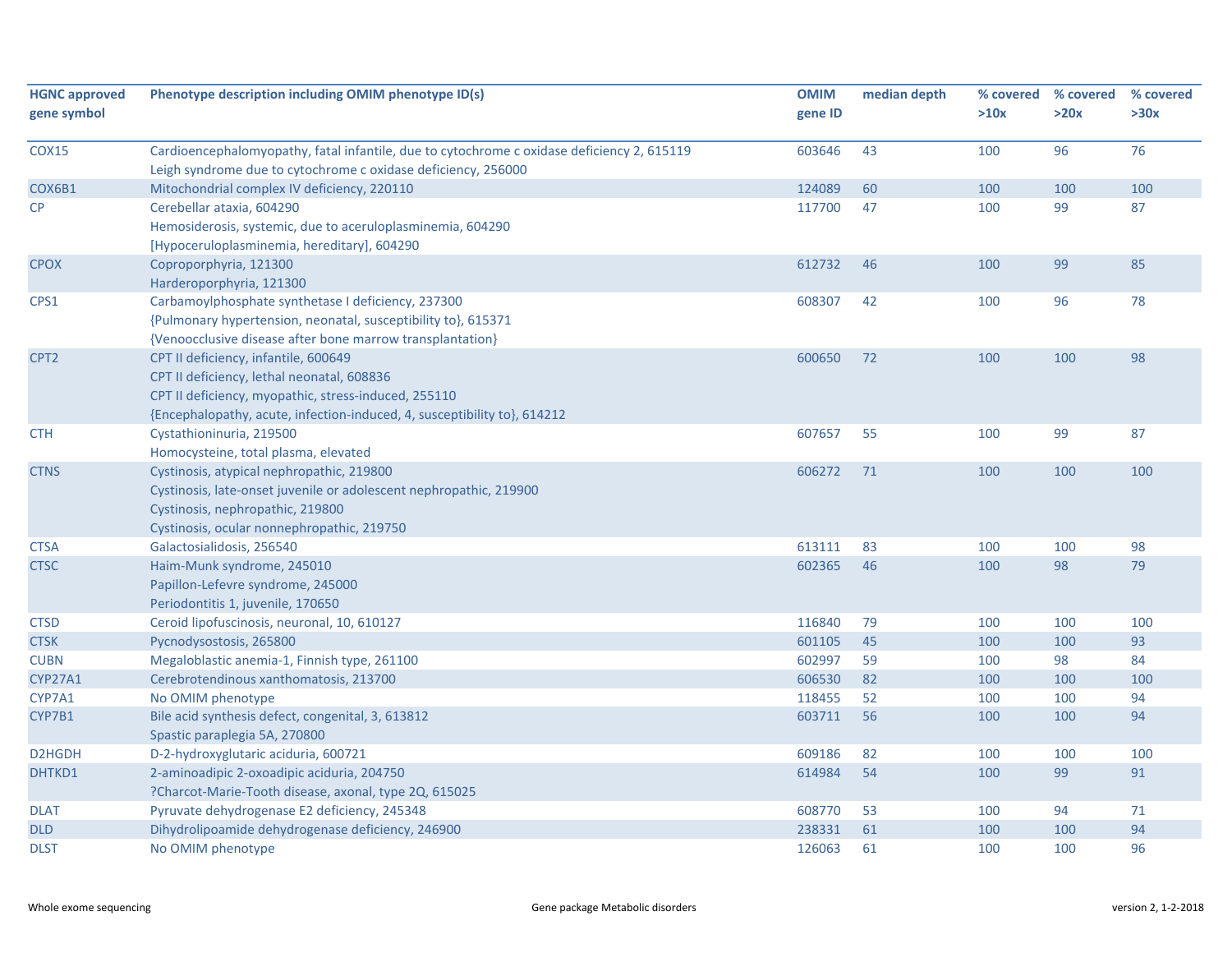| <b>HGNC approved</b> | Phenotype description including OMIM phenotype ID(s)                 | <b>OMIM</b> | median depth | % covered | % covered | % covered |
|----------------------|----------------------------------------------------------------------|-------------|--------------|-----------|-----------|-----------|
| gene symbol          |                                                                      | gene ID     |              | >10x      | >20x      | >30x      |
| <b>DMGDH</b>         | Dimethylglycine dehydrogenase deficiency, 605850                     | 605849      | 53           | 100       | 99        | 89        |
| DNAJC12              | Hyperphenylalaninemia, mild, non-BH4-deficient, 617384               | 606060      | 50           | 100       | 94        | 76        |
| DNAJC5               | Ceroid lipofuscinosis, neuronal, 4, Parry type, 162350               | 611203      | 129          | 100       | 100       | 97        |
| <b>DOLK</b>          | Congenital disorder of glycosylation, type Im, 610768                | 610746      | 94           | 100       | 100       | 100       |
| DPAGT1               | Congenital disorder of glycosylation, type Ij, 608093                | 191350      | 54           | 100       | 100       | 95        |
|                      | Myasthenic syndrome, congenital, 13, with tubular aggregates, 614750 |             |              |           |           |           |
| DPM1                 | Congenital disorder of glycosylation, type Ie, 608799                | 603503      | 54           | 93        | 89        | 77        |
| DPM <sub>2</sub>     | Congenital disorder of glycosylation, type Iu, 615042                | 603564      | 54           | 100       | 100       | 93        |
| DPM3                 | Congenital disorder of glycosylation, type Io, 612937                | 605951      | 132          | 100       | 100       | 100       |
| <b>DPYD</b>          | Dihydropyrimidine dehydrogenase deficiency, 274270                   | 612779      | 46           | 100       | 99        | 85        |
|                      | 5-fluorouracil toxicity, 274270                                      |             |              |           |           |           |
| <b>DPYS</b>          | Dihydropyrimidinuria, 222748                                         | 613326      | 55           | 100       | 99        | 90        |
| <b>EBP</b>           | Chondrodysplasia punctata dominant, 302960                           | 300205      | 66           | 100       | 100       | 96        |
|                      | MEND syndrome, 300960                                                |             |              |           |           |           |
| ECHS1                | Mitochondrial short-chain enoyl-CoA hydratase 1 deficiency, 616277   | 602292      | 51           | 100       | 99        | 87        |
| <b>EGF</b>           | Hypomagnesemia 4, renal, 611718                                      | 131530      | 53           | 100       | 98        | 84        |
| ENO <sub>3</sub>     | ?Glycogen storage disease XIII, 612932                               | 131370      | 95           | 100       | 100       | 100       |
| <b>EOGT</b>          | Adams-Oliver syndrome 4, 615297                                      | 614789      | 40           | 100       | 97        | 73        |
| EPM2A                | Epilepsy, progressive myoclonic 2A (Lafora), 254780                  | 607566      | 45           | 89        | 85        | 77        |
| <b>ETFA</b>          | Glutaric acidemia IIA, 231680                                        | 608053      | 41           | 100       | 97        | 78        |
| <b>ETFB</b>          | Glutaric acidemia IIB, 231680                                        | 130410      | 68           | 100       | 100       | 100       |
| <b>ETFDH</b>         | Glutaric acidemia IIC, 231680                                        | 231675      | 67           | 100       | 100       | 95        |
| ETHE1                | Ethylmalonic encephalopathy, 602473                                  | 608451      | 71           | 100       | 100       | 92        |
| EXT1                 | Chondrosarcoma, 215300                                               | 608177      | 51           | 100       | 97        | 89        |
|                      | Exostoses, multiple, type 1, 133700                                  |             |              |           |           |           |
| EXT <sub>2</sub>     | Exostoses, multiple, type 2, 133701                                  | 608210      | 68           | 100       | 99        | 89        |
|                      | ?Seizures, scoliosis, and macrocephaly syndrome, 616682              |             |              |           |           |           |
| <b>FAH</b>           | Tyrosinemia, type I, 276700                                          | 613871      | 59           | 100       | 100       | 93        |
| <b>FASTKD2</b>       | ?Mitochondrial complex IV deficiency, 220110                         | 612322      | 55           | 100       | 99        | 90        |
| FBP1                 | Fructose-1,6-bisphosphatase deficiency, 229700                       | 611570      | 82           | 100       | 100       | 100       |
| <b>FECH</b>          | Protoporphyria, erythropoietic, 177000                               | 612386      | 44           | 100       | 98        | 83        |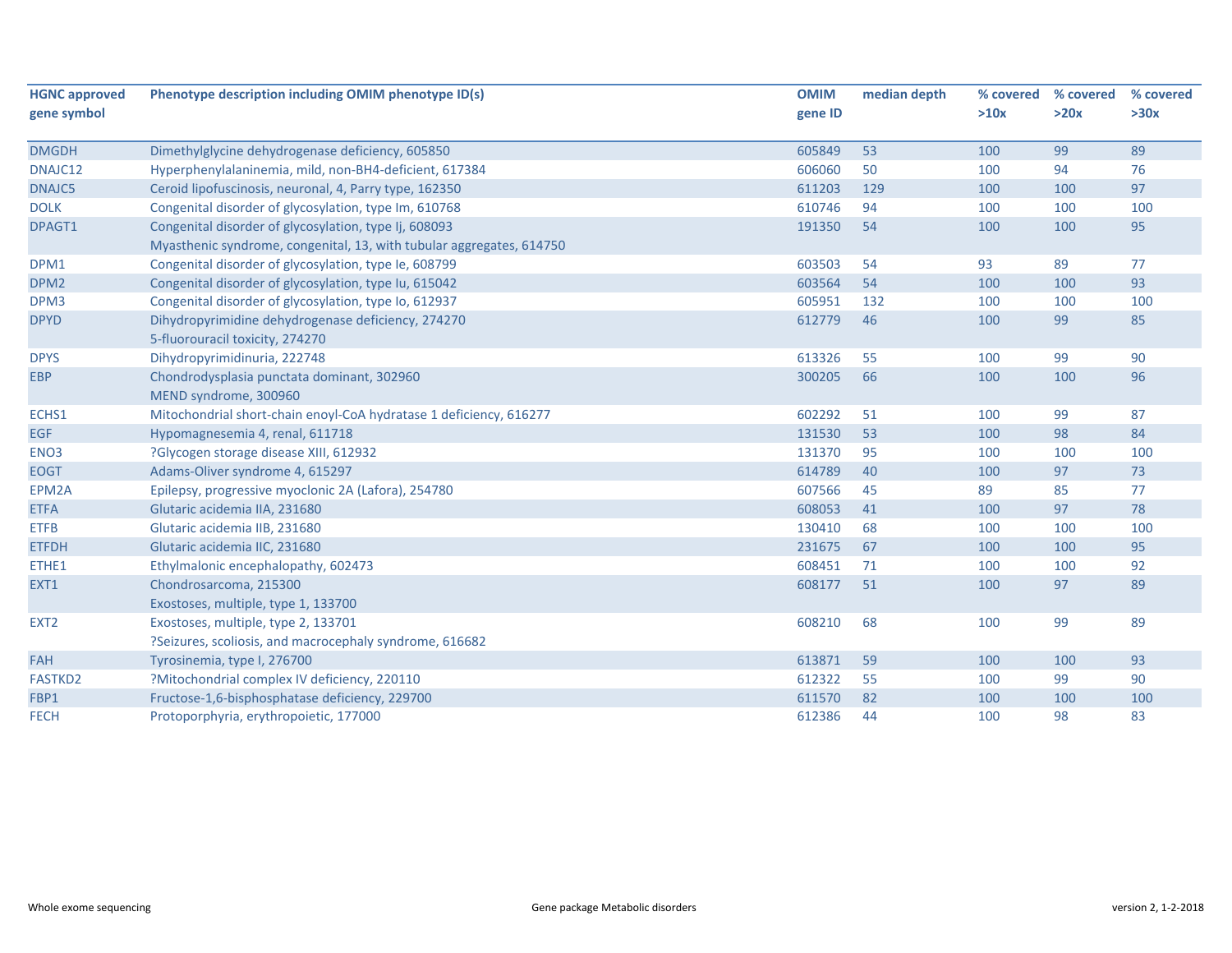| <b>HGNC approved</b> | Phenotype description including OMIM phenotype ID(s)                                                                                                                                                                                                                                                                                                                                                                                                                                                                                                                                                             | <b>OMIM</b> | median depth |      | % covered % covered | % covered |
|----------------------|------------------------------------------------------------------------------------------------------------------------------------------------------------------------------------------------------------------------------------------------------------------------------------------------------------------------------------------------------------------------------------------------------------------------------------------------------------------------------------------------------------------------------------------------------------------------------------------------------------------|-------------|--------------|------|---------------------|-----------|
| gene symbol          |                                                                                                                                                                                                                                                                                                                                                                                                                                                                                                                                                                                                                  | gene ID     |              | >10x | >20x                | >30x      |
| FGFR2                | Antley-Bixler syndrome without genital anomalies or disordered steroidogenesis, 207410<br>Apert syndrome, 101200<br>Beare-Stevenson cutis gyrata syndrome, 123790<br>Bent bone dysplasia syndrome, 614592<br>Craniofacial-skeletal-dermatologic dysplasia, 101600<br>Craniosynostosis, nonspecific<br>Crouzon syndrome, 123500<br>Gastric cancer, somatic, 613659<br>Jackson-Weiss syndrome, 123150<br>LADD syndrome, 149730<br>Pfeiffer syndrome, 101600<br>Saethre-Chotzen syndrome, 101400<br>Scaphocephaly and Axenfeld-Rieger anomaly<br>Scaphocephaly, maxillary retrusion, and mental retardation, 609579 | 176943      | 49           | 100  | 98                  | 81        |
| FH.                  | Fumarase deficiency, 606812<br>Leiomyomatosis and renal cell cancer, 150800                                                                                                                                                                                                                                                                                                                                                                                                                                                                                                                                      | 136850      | 57           | 98   | 93                  | 88        |
| <b>FKRP</b>          | Muscular dystrophy-dystroglycanopathy (congenital with brain and eye anomalies), type A, 5, 613153<br>Muscular dystrophy-dystroglycanopathy (congenital with or without mental retardation), type B, 5, 606612<br>Muscular dystrophy-dystroglycanopathy (limb-girdle), type C, 5, 607155                                                                                                                                                                                                                                                                                                                         | 606596      | 99           | 100  | 100                 | 100       |
| <b>FKTN</b>          | Cardiomyopathy, dilated, 1X, 611615<br>Muscular dystrophy-dystroglycanopathy (congenital with brain and eye anomalies), type A, 4, 253800<br>Muscular dystrophy-dystroglycanopathy (congenital without mental retardation), type B, 4, 613152<br>Muscular dystrophy-dystroglycanopathy (limb-girdle), type C, 4, 611588                                                                                                                                                                                                                                                                                          | 607440      | 65           | 100  | 100                 | 97        |
| FMO <sub>3</sub>     | Trimethylaminuria, 602079                                                                                                                                                                                                                                                                                                                                                                                                                                                                                                                                                                                        | 136132      | 51           | 100  | 98                  | 90        |
| FOLR1                | Neurodegeneration due to cerebral folate transport deficiency, 613068                                                                                                                                                                                                                                                                                                                                                                                                                                                                                                                                            | 136430      | 85           | 100  | 100                 | 100       |
| <b>FOXRED1</b>       | Leigh syndrome due to mitochondrial complex I deficiency, 256000<br>Mitochondrial complex I deficiency, 252010 dominant                                                                                                                                                                                                                                                                                                                                                                                                                                                                                          | 613622      | 64           | 100  | 100                 | 100       |
| <b>FTCD</b>          | Glutamate formiminotransferase deficiency, 229100                                                                                                                                                                                                                                                                                                                                                                                                                                                                                                                                                                | 606806      | 54           | 97   | 93                  | 89        |
| <b>FUCA1</b>         | Fucosidosis, 230000                                                                                                                                                                                                                                                                                                                                                                                                                                                                                                                                                                                              | 612280      | 54           | 100  | 100                 | 87        |
| FXYD <sub>2</sub>    | Hypomagnesemia 2, renal, 154020                                                                                                                                                                                                                                                                                                                                                                                                                                                                                                                                                                                  | 601814      | 62           | 100  | 100                 | 100       |
| G6PC                 | Glycogen storage disease la, 232200                                                                                                                                                                                                                                                                                                                                                                                                                                                                                                                                                                              | 613742      | 64           | 100  | 100                 | 95        |
| <b>GAA</b>           | Glycogen storage disease II, 232300                                                                                                                                                                                                                                                                                                                                                                                                                                                                                                                                                                              | 606800      | 74           | 100  | 100                 | 99        |
| <b>GALC</b>          | Krabbe disease, 245200                                                                                                                                                                                                                                                                                                                                                                                                                                                                                                                                                                                           | 606890      | 38           | 100  | 94                  | 64        |
| <b>GALE</b>          | Galactose epimerase deficiency, 230350                                                                                                                                                                                                                                                                                                                                                                                                                                                                                                                                                                           | 606953      | 69           | 100  | 100                 | 100       |
| GALK1                | Galactokinase deficiency with cataracts, 230200                                                                                                                                                                                                                                                                                                                                                                                                                                                                                                                                                                  | 604313      | 93           | 100  | 100                 | 100       |
| <b>GALNS</b>         | Mucopolysaccharidosis IVA, 253000                                                                                                                                                                                                                                                                                                                                                                                                                                                                                                                                                                                | 612222      | 59           | 100  | 100                 | 94        |
| GALNT3               | Tumoral calcinosis, hyperphosphatemic, familial, 211900                                                                                                                                                                                                                                                                                                                                                                                                                                                                                                                                                          | 601756      | 56           | 100  | 100                 | 91        |
| <b>GALT</b>          | Galactosemia, 230400                                                                                                                                                                                                                                                                                                                                                                                                                                                                                                                                                                                             | 606999      | 96           | 100  | 100                 | 100       |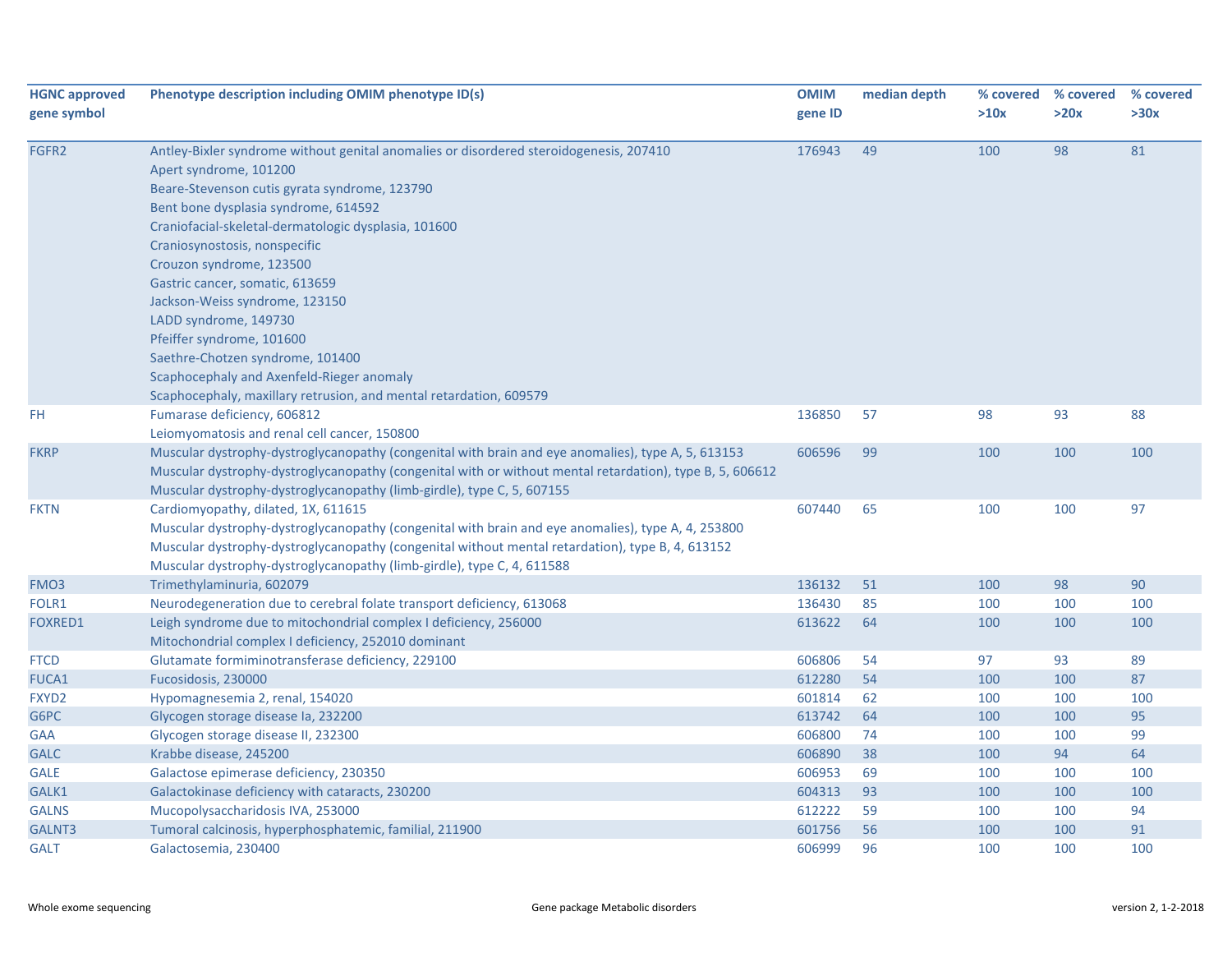| <b>HGNC approved</b> | Phenotype description including OMIM phenotype ID(s)                                                | <b>OMIM</b> | median depth |      | % covered % covered | % covered |
|----------------------|-----------------------------------------------------------------------------------------------------|-------------|--------------|------|---------------------|-----------|
| gene symbol          |                                                                                                     | gene ID     |              | >10x | >20x                | >30x      |
| <b>GAMT</b>          | Cerebral creatine deficiency syndrome 2, 612736                                                     | 601240      | 60           | 100  | 97                  | 90        |
| <b>GANAB</b>         | Polycyctic kidney disease 3, 600666                                                                 | 104160      | 56           | 100  | 99                  | 92        |
| <b>GATM</b>          | Cerebral creatine deficiency syndrome 3, 612718                                                     | 602360      | 44           | 100  | 100                 | 89        |
| <b>GBA</b>           | Gaucher disease, perinatal lethal, 608013                                                           | 606463      | 145          | 100  | 100                 | 100       |
|                      | Gaucher disease, type I, 230800                                                                     |             |              |      |                     |           |
|                      | Gaucher disease, type II, 230900                                                                    |             |              |      |                     |           |
|                      | Gaucher disease, type III, 231000                                                                   |             |              |      |                     |           |
|                      | Gaucher disease, type IIIC, 231005                                                                  |             |              |      |                     |           |
|                      | {Lewy body dementia, susceptibility to}, 127750                                                     |             |              |      |                     |           |
|                      | {Parkinson disease, late-onset, susceptibility to}, 168600                                          |             |              |      |                     |           |
| GBE1                 | Glycogen storage disease IV, 232500                                                                 | 607839      | 49           | 100  | 95                  | 75        |
|                      | Polyglucosan body disease, adult form, 263570                                                       |             |              |      |                     |           |
| <b>GCDH</b>          | Glutaricaciduria, type I, 231670                                                                    | 608801      | 79           | 100  | 100                 | 100       |
| GCH1                 | Dystonia, DOPA-responsive, with or without hyperphenylalaninemia, 128230                            | 600225      | 45           | 100  | 99                  | 87        |
|                      | Hyperphenylalaninemia, BH4-deficient, B, 233910                                                     |             |              |      |                     |           |
| <b>GCLC</b>          | Hemolytic anemia due to gamma-glutamylcysteine synthetase deficiency, 230450                        | 606857      | 57           | 100  | 99                  | 86        |
|                      | {Myocardial infarction, susceptibility to}, 608446                                                  |             |              |      |                     |           |
| <b>GCSH</b>          | Glycine encephalopathy, 605899                                                                      | 238330      | 70           | 100  | 91                  | 57        |
| GFM1                 | Combined oxidative phosphorylation deficiency 1, 609060                                             | 606639      | 52           | 100  | 99                  | 88        |
| GFPT1                | Myasthenia, congenital, 12, with tubular aggregates, 610542                                         | 138292      | 41           | 100  | 97                  | 73        |
| GGT1                 | No OMIM phenotype                                                                                   | 612346      | 41           | 73   | 63                  | 57        |
| <b>GIF</b>           | Intrinsic factor deficiency, 261000                                                                 | 609342      | 60           | 100  | 100                 | 93        |
| <b>GK</b>            | Glycerol kinase deficiency, 307030                                                                  | 300474      | 47           | 100  | 91                  | 74        |
| <b>GLA</b>           | Fabry disease, 301500                                                                               | 300644      | 85           | 100  | 100                 | 100       |
|                      | Fabry disease, cardiac variant, 301500                                                              |             |              |      |                     |           |
| GLB1                 | GM1-gangliosidosis, type I, 230500                                                                  | 611458      | 67           | 100  | 99                  | 87        |
|                      | GM1-gangliosidosis, type II, 230600                                                                 |             |              |      |                     |           |
|                      | GM1-gangliosidosis, type III, 230650                                                                |             |              |      |                     |           |
|                      | Mucopolysaccharidosis type IVB (Morquio), 253010                                                    |             |              |      |                     |           |
| <b>GLDC</b>          | Glycine encephalopathy, 605899                                                                      | 238300      | 50           | 100  | 94                  | 82        |
| GLUD1                | Hyperinsulinism-hyperammonemia syndrome, 606762                                                     | 138130      | 64           | 100  | 93                  | 85        |
| <b>GLUL</b>          | Glutamine deficiency, congenital, 610015                                                            | 138290      | 62           | 100  | 100                 | 98        |
| <b>GLYCTK</b>        | D-glyceric aciduria, 220120                                                                         | 610516      | 108          | 100  | 100                 | 100       |
| GM <sub>2</sub> A    | GM2-gangliosidosis, AB variant, 272750                                                              | 613109      | 72           | 100  | 100                 | 100       |
| <b>GMPPA</b>         | Alacrima, achalasia, and mental retardation syndrome, 615510                                        | 615495      | 69           | 100  | 100                 | 100       |
| <b>GMPPB</b>         | Muscular dystrophy-dystroglycanopathy (congenital with brain and eye anomalies), type A, 14, 615350 | 615320      | 105          | 100  | 100                 | 100       |
|                      | Muscular dystrophy-dystroglycanopathy (congenital with mental retardation), type B, 14, 615351      |             |              |      |                     |           |
|                      | Muscular dystrophy-dystroglycanopathy (limb-girdle), type C, 14, 615352                             |             |              |      |                     |           |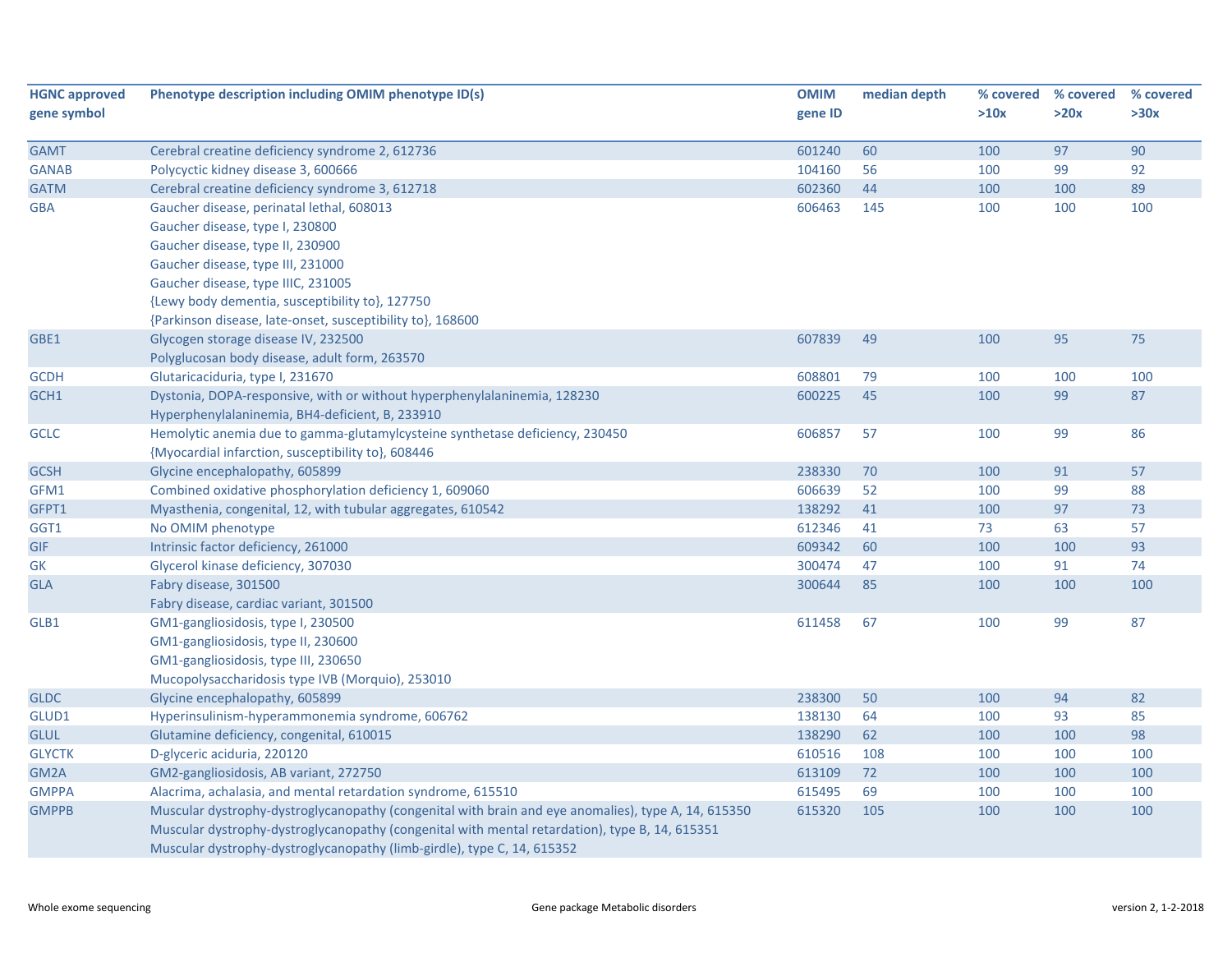| <b>HGNC approved</b> | Phenotype description including OMIM phenotype ID(s)                                 | <b>OMIM</b> | median depth | % covered | % covered | % covered |
|----------------------|--------------------------------------------------------------------------------------|-------------|--------------|-----------|-----------|-----------|
| gene symbol          |                                                                                      | gene ID     |              | >10x      | >20x      | >30x      |
| <b>GNE</b>           | Nonaka myopathy, 605820<br>Sialuria, 269921                                          | 603824      | 65           | 100       | 100       | 92        |
| <b>GNMT</b>          | Glycine N-methyltransferase deficiency, 606664                                       | 606628      | 67           | 100       | 100       | 98        |
| <b>GNPAT</b>         | Rhizomelic chondrodysplasia punctata, type 2, 222765                                 | 602744      | 59           | 100       | 98        | 90        |
| <b>GNPTAB</b>        | Mucolipidosis II alpha/beta, 252500                                                  | 607840      | 47           | 100       | 97        | 86        |
|                      | Mucolipidosis III alpha/beta, 252600                                                 |             |              |           |           |           |
| <b>GNPTG</b>         | Mucolipidosis III gamma, 252605                                                      | 607838      | 103          | 100       | 98        | 89        |
| <b>GNS</b>           | Mucopolysaccharidosis type IIID, 252940                                              | 607664      | 46           | 100       | 98        | 88        |
| <b>GPHN</b>          | Molybdenum cofactor deficiency C, 615501                                             | 603930      | 48           | 100       | 99        | 84        |
| <b>GRHPR</b>         | Hyperoxaluria, primary, type II, 260000                                              | 604296      | 60           | 100       | 100       | 94        |
| <b>GSS</b>           | Glutathione synthetase deficiency, 266130                                            | 601002      | 58           | 100       | 100       | 95        |
|                      | Hemolytic anemia due to glutathione synthetase deficiency, 231900                    |             |              |           |           |           |
| GSTZ1                | Tyrosinemia, type Ib                                                                 | 603758      | 58           | 100       | 100       | 98        |
| <b>GUSB</b>          | Mucopolysaccharidosis VII, 253220                                                    | 611499      | 74           | 100       | 95        | 85        |
| GYG1                 | ?Glycogen storage disease XV, 613507                                                 | 603942      | 44           | 100       | 100       | 92        |
|                      | Polyglucosan body myopathy 2, 616199                                                 |             |              |           |           |           |
| GYS1                 | Glycogen storage disease 0, muscle, 611556                                           | 138570      | 78           | 100       | 100       | 98        |
| GYS2                 | Glycogen storage disease 0, liver, 240600                                            | 138571      | 46           | 100       | 99        | 88        |
| <b>HADH</b>          | 3-hydroxyacyl-CoA dehydrogenase deficiency, 231530                                   | 601609      | 47           | 100       | 100       | 92        |
|                      | Hyperinsulinemic hypoglycemia, familial, 4, 609975                                   |             |              |           |           |           |
| <b>HADHA</b>         | Fatty liver, acute, of pregnancy, 609016                                             | 600890      | 71           | 100       | 100       | 89        |
|                      | HELLP syndrome, maternal, of pregnancy, 609016                                       |             |              |           |           |           |
|                      | LCHAD deficiency, 609016                                                             |             |              |           |           |           |
|                      | Trifunctional protein deficiency, 609015                                             |             |              |           |           |           |
| <b>HADHB</b>         | Trifunctional protein deficiency, 609015                                             | 143450      | 51           | 100       | 98        | 87        |
| <b>HAL</b>           | [Histidinemia], 235800                                                               | 609457      | 57           | 100       | 99        | 92        |
| <b>HAMP</b>          | Hemochromatosis, type 2B, 613313                                                     | 606464      | 72           | 100       | 100       | 100       |
| HCFC1                | Mental retardation 3 (methylmalonic acidemia and homocysteinemia, cblX type), 309541 | 300019      | 79           | 100       | 100       | 97        |
| <b>HEXA</b>          | GM2-gangliosidosis, several forms, 272800                                            | 606869      | 54           | 100       | 99        | 87        |
|                      | [Hex A pseudodeficiency], 272800                                                     |             |              |           |           |           |
|                      | Tay-Sachs disease, 272800                                                            |             |              |           |           |           |
| <b>HEXB</b>          | Sandhoff disease, infantile, juvenile, and adult forms, 268800                       | 606873      | 69           | 100       | 100       | 94        |
| <b>HFE</b>           | {Alzheimer disease, susceptibility to}, 104300                                       | 613609      | 71           | 100       | 100       | 98        |
|                      | Hemochromatosis, 235200                                                              |             |              |           |           |           |
|                      | {Microvascular complications of diabetes 7}, 612635                                  |             |              |           |           |           |
|                      | {Porphyria cutanea tarda, susceptibility to}, 176100                                 |             |              |           |           |           |
|                      | {Porphyria variegata, susceptibility to}, 176200                                     |             |              |           |           |           |
|                      | [Transferrin serum level QTL2], 614193                                               |             |              |           |           |           |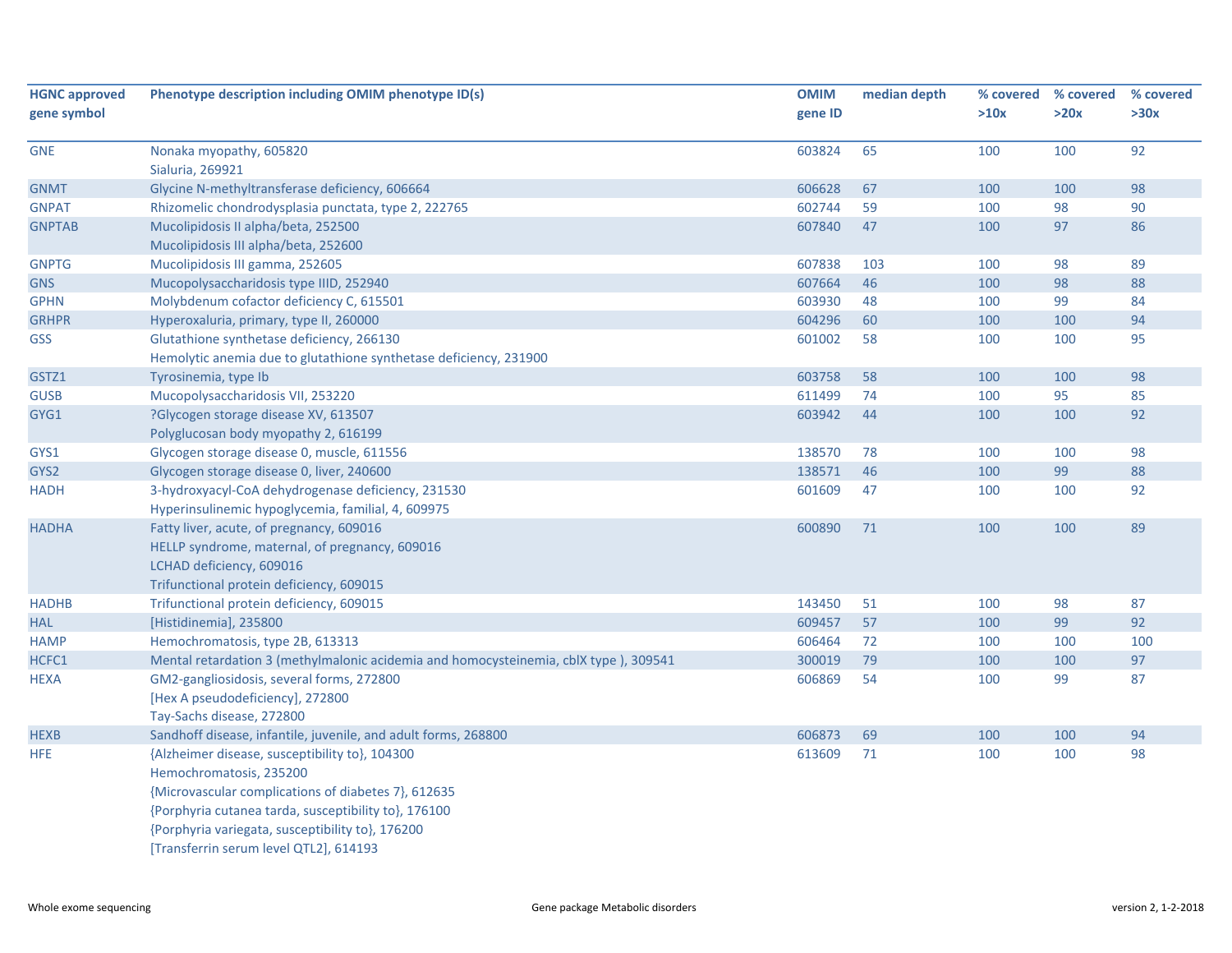| <b>HGNC approved</b> | Phenotype description including OMIM phenotype ID(s)                                               | <b>OMIM</b> | median depth | % covered | % covered | % covered |
|----------------------|----------------------------------------------------------------------------------------------------|-------------|--------------|-----------|-----------|-----------|
| gene symbol          |                                                                                                    | gene ID     |              | >10x      | >20x      | >30x      |
| <b>HGD</b>           | Alkaptonuria, 203500                                                                               | 607474      | 45           | 100       | 97        | 77        |
| <b>HGSNAT</b>        | Mucopolysaccharidosis type IIIC (Sanfilippo C), 252930                                             | 610453      | 48           | 94        | 94        | 85        |
|                      | Retinitis pigmentosa 73, 616544                                                                    |             |              |           |           |           |
| <b>HIBADH</b>        | No OMIM phenotype                                                                                  | 608475      | 36           | 96        | 88        | 65        |
| <b>HIBCH</b>         | 3-hydroxyisobutryl-CoA hydrolase deficiency, 250620                                                | 610690      | 38           | 100       | 91        | 61        |
| <b>HLCS</b>          | Holocarboxylase synthetase deficiency, 253270                                                      | 609018      | 63           | 100       | 99        | 91        |
| <b>HMBS</b>          | Porphyria, acute intermittent, 176000                                                              | 609806      | 62           | 100       | 100       | 99        |
|                      | Porphyria, acute intermittent, nonerythroid variant, 176000                                        |             |              |           |           |           |
| <b>HMGCL</b>         | HMG-CoA lyase deficiency, 246450                                                                   | 613898      | 57           | 100       | 100       | 94        |
| HMGCS2               | HMG-CoA synthase-2 deficiency, 605911                                                              | 600234      | 57           | 100       | 100       | 93        |
|                      |                                                                                                    | 613597      | 87           | 100       | 100       | 100       |
| HOGA1                | Hyperoxaluria, primary, type III, 613616                                                           |             |              |           |           |           |
| <b>HPD</b>           | Hawkinsinuria, 140350<br>Tyrosinemia, type III, 276710                                             | 609695      | 72           | 100       | 100       | 91        |
| HPRT1                | HPRT-related gout, 300323                                                                          | 308000      | 39           | 100       | 95        | 75        |
|                      | Lesch-Nyhan syndrome, 300322                                                                       |             |              |           |           |           |
| HPS1                 | Hermansky-Pudlak syndrome 1, 203300                                                                | 604982      | 70           | 100       | 100       | 99        |
| <b>HSD17B10</b>      | HDS10 mitochondrial disease, 300438                                                                | 300256      | 63           | 100       | 100       | 95        |
| <b>HSD17B4</b>       | D-bifunctional protein deficiency, 261515                                                          | 601860      | 49           | 100       | 97        | 80        |
|                      | Perrault syndrome 1, 233400                                                                        |             |              |           |           |           |
| HSD3B7               | Bile acid synthesis defect, congenital, 1, 607765                                                  | 607764      | 90           | 100       | 100       | 100       |
| HYAL1                | ?Mucopolysaccharidosis type IX, 601492                                                             | 607071      | 76           | 100       | 100       | 100       |
| IDH <sub>2</sub>     | D-2-hydroxyglutaric aciduria 2, 613657                                                             | 147650      | 60           | 100       | 100       | 96        |
| <b>IDS</b>           | Mucopolysaccharidosis II, 309900                                                                   | 300823      | 63           | 100       | 96        | 85        |
| <b>IDUA</b>          | Mucopolysaccharidosis Ih, 607014                                                                   | 252800      | 72           | 100       | 98        | 88        |
|                      | Mucopolysaccharidosis Ih/s, 607015                                                                 |             |              |           |           |           |
|                      | Mucopolysaccharidosis Is, 607016                                                                   |             |              |           |           |           |
| <b>ISCU</b>          | Myopathy with lactic acidosis, hereditary, 255125                                                  | 611911      | 56           | 100       | 100       | 90        |
| <b>ISPD</b>          | Muscular dystrophy-dystroglycanopathy (congenital with brain and eye anomalies), type A, 7, 614643 | 614631      | 58           | 100       | 99        | 84        |
|                      | Muscular dystrophy-dystroglycanopathy (limb-girdle), type C, 7, 616052                             |             |              |           |           |           |
| <b>ITPA</b>          | Epileptic encephalopathy, early infantile, 35, 616647                                              | 147520      | 76           | 100       | 100       | 98        |
|                      | [Inosine triphosphatase deficiency], 613850                                                        |             |              |           |           |           |
| <b>IVD</b>           | Isovaleric acidemia, 243500                                                                        | 607036      | 86           | 100       | 100       | 98        |
| <b>KHK</b>           | [Fructosuria], 229800                                                                              | 614058      | 75           | 100       | 100       | 93        |
| <b>KYNU</b>          | ?Hydroxykynureninuria, 236800                                                                      | 605197      | 57           | 100       | 100       | 92        |
| L2HGDH               | L-2-hydroxyglutaric aciduria, 236792                                                               | 609584      | 47           | 100       | 99        | 89        |
| LAMP2                | Danon disease, 300257                                                                              | 309060      | 33           | 100       | 92        | 58        |
| LARGE1               | Muscular dystrophy-dystroglycanopathy (congenital with brain and eye anomalies), type A, 6, 613154 | 603590      | 63           | 100       | 100       | 94        |
|                      | Muscular dystrophy-dystroglycanopathy (congenital with mental retardation), type B, 6, 608840      |             |              |           |           |           |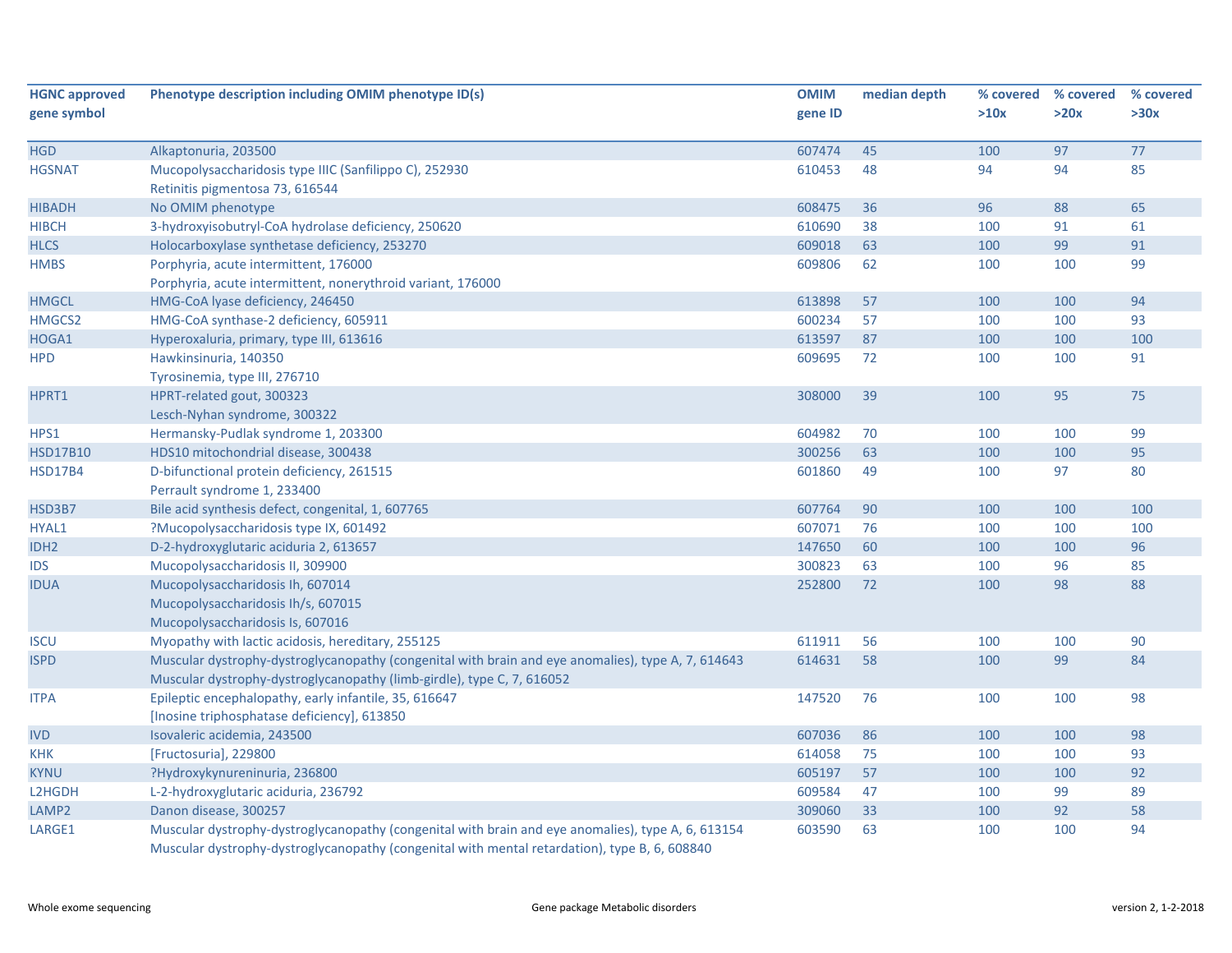| <b>HGNC approved</b><br>gene symbol | Phenotype description including OMIM phenotype ID(s)                                           | <b>OMIM</b><br>gene ID | median depth | >10x | % covered % covered<br>>20x | % covered<br>>30x |
|-------------------------------------|------------------------------------------------------------------------------------------------|------------------------|--------------|------|-----------------------------|-------------------|
| LBR                                 | Greenberg skeletal dysplasia, 215140                                                           | 600024                 | 48           | 100  | 97                          | 84                |
|                                     | Pelger-Huet anomaly, 169400                                                                    |                        |              |      |                             |                   |
|                                     | ?Reynolds syndrome, 613471                                                                     |                        |              |      |                             |                   |
| <b>LCAT</b>                         | Fish-eye disease, 136120                                                                       | 606967                 | 106          | 100  | 100                         | 100               |
|                                     | Norum disease, 245900                                                                          |                        |              |      |                             |                   |
| <b>LCT</b>                          | Lactase deficiency, congenital, 223000                                                         | 603202                 | 84           | 100  | 100                         | 98                |
| LDHA                                | Glycogen storage disease XI, 612933                                                            | 150000                 | 50           | 100  | 96                          | 72                |
| <b>LDLR</b>                         | Hypercholesterolemia, familial, 143890                                                         | 606945                 | 117          | 100  | 100                         | 100               |
|                                     | LDL cholesterol level QTL2, 143890                                                             |                        |              |      |                             |                   |
| <b>LFNG</b>                         | ?Spondylocostal dysostosis 3, 609813                                                           | 602576                 | 63           | 84   | 82                          | 79                |
| <b>LIPA</b>                         | Cholesteryl ester storage disease, 278000                                                      | 613497                 | 46           | 100  | 99                          | 82                |
|                                     | Wolman disease, 278000                                                                         |                        |              |      |                             |                   |
| <b>LIPC</b>                         | {Diabetes mellitus, noninsulin-dependent}, 125853                                              | 151670                 | 54           | 100  | 98                          | 85                |
|                                     | Hepatic lipase deficiency, 614025                                                              |                        |              |      |                             |                   |
|                                     | [High density lipoprotein cholesterol level QTL 12], 612797                                    |                        |              |      |                             |                   |
| <b>LIPI</b>                         | {Hypertriglyceridemia, susceptibility to}, 145750                                              | 609252                 | 48           | 100  | 98                          | 80                |
| LMBRD1                              | Methylmalonic aciduria and homocystinuria, cblF type, 277380                                   | 612625                 | 45           | 100  | 92                          | 67                |
| <b>LPL</b>                          | Combined hyperlipidemia, familial, 144250                                                      | 609708                 | 74           | 100  | 100                         | 95                |
|                                     | [High density lipoprotein cholesterol level QTL 11]                                            |                        |              |      |                             |                   |
|                                     | Lipoprotein lipase deficiency, 238600                                                          |                        |              |      |                             |                   |
| LRP2                                | Donnai-Barrow syndrome, 222448                                                                 | 600073                 | 47           | 100  | 97                          | 84                |
| <b>LRPPRC</b>                       | Leigh syndrome, French-Canadian type, 220111                                                   | 607544                 | 44           | 100  | 95                          | 74                |
| MAN1B1                              | Mental retardation 15, 614202                                                                  | 604346                 | 90           | 100  | 100                         | 98                |
| MAN2B1                              | Mannosidosis, alpha-, types I and II, 248500                                                   | 609458                 | 75           | 100  | 100                         | 100               |
| <b>MANBA</b>                        | Mannosidosis, beta, 248510                                                                     | 609489                 | 59           | 100  | 98                          | 87                |
| <b>MAOA</b>                         | {Antisocial behavior}, 300615                                                                  | 309850                 | 41           | 100  | 96                          | 80                |
|                                     | Brunner syndrome, 300615                                                                       |                        |              |      |                             |                   |
| MAT1A                               | Hypermethioninemia, persistent, due to methionine adenosyltransferase I/III deficiency, 250850 | 610550                 | 65           | 100  | 100                         | 99                |
|                                     | Methionine adenosyltransferase deficiency, 250850                                              |                        |              |      |                             |                   |
| MCCC <sub>2</sub>                   | 3-Methylcrotonyl-CoA carboxylase 2 deficiency, 210210                                          | 609014                 | 46           | 100  | 99                          | 86                |
| <b>MCEE</b>                         | Methylmalonyl-CoA epimerase deficiency, 251120                                                 | 608419                 | 55           | 100  | 100                         | 80                |
| MCOLN1                              | Mucolipidosis IV, 252650                                                                       | 605248                 | 84           | 100  | 100                         | 100               |
| MFSD8                               | Ceroid lipofuscinosis, neuronal, 7, 610951                                                     | 611124                 | 50           | 100  | 98                          | 81                |
|                                     | Macular dystrophy with central cone involvement, 616170                                        |                        |              |      |                             |                   |
| MGAT2                               | Congenital disorder of glycosylation, type IIa, 212066                                         | 602616                 | 80           | 100  | 100                         | 100               |
| <b>MLYCD</b>                        | Malonyl-CoA decarboxylase deficiency, 248360                                                   | 606761                 | 56           | 100  | 97                          | 87                |
| <b>MMAA</b>                         | Methylmalonic aciduria, vitamin B12-responsive, 251100                                         | 607481                 | 59           | 100  | 100                         | 97                |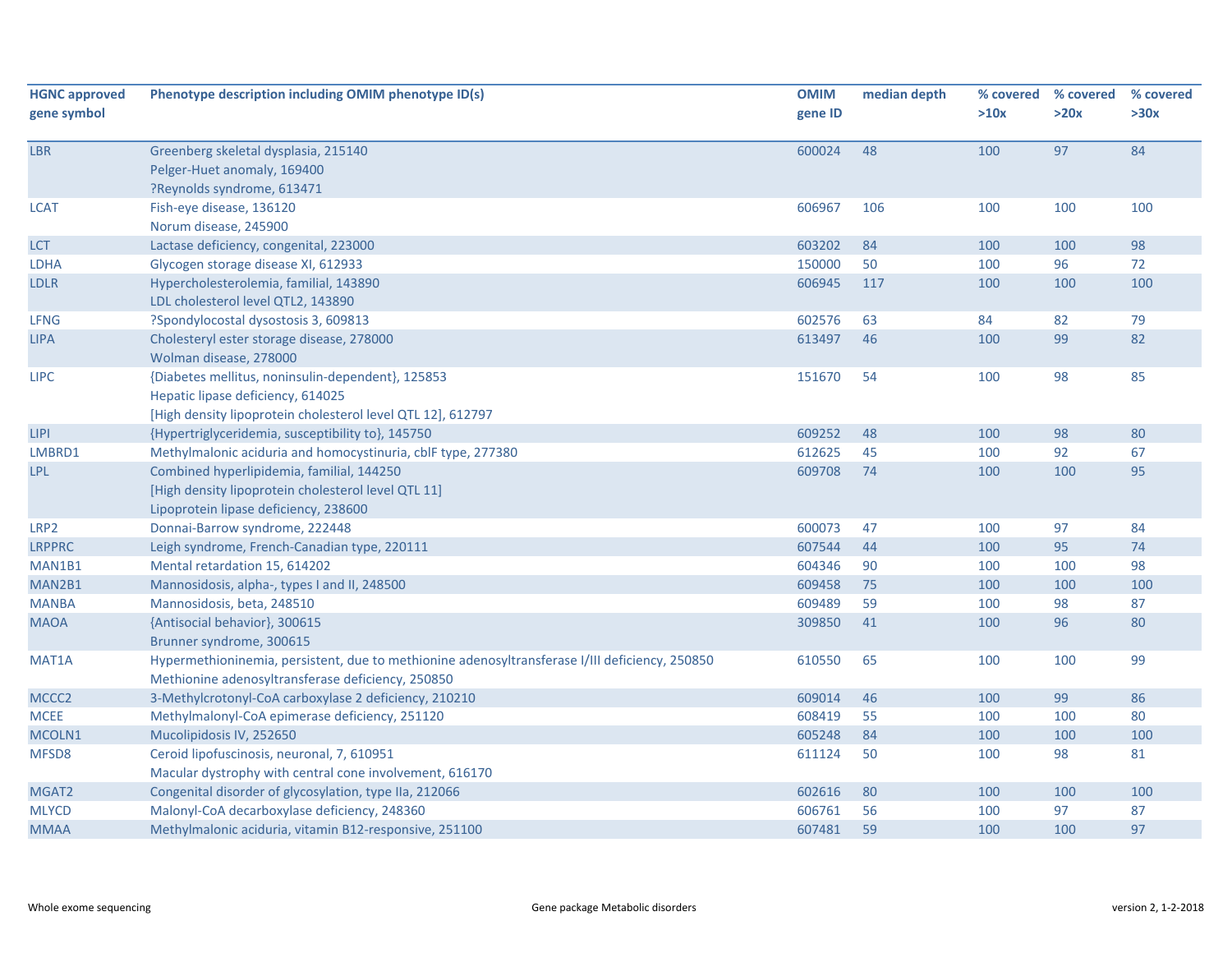| <b>HGNC approved</b><br>gene symbol | Phenotype description including OMIM phenotype ID(s)                                                                                  | <b>OMIM</b><br>gene ID | median depth | % covered<br>>10x | % covered<br>>20x | % covered<br>>30x |
|-------------------------------------|---------------------------------------------------------------------------------------------------------------------------------------|------------------------|--------------|-------------------|-------------------|-------------------|
|                                     |                                                                                                                                       |                        |              |                   |                   |                   |
| <b>MMAB</b>                         | Methylmalonic aciduria, vitamin B12-responsive, due to defect in synthesis of adenosylcobalamin, cblB<br>complementation type, 251110 | 607568                 | 50           | 100               | 99                | 84                |
| <b>MMACHC</b>                       | Methylmalonic aciduria and homocystinuria, cblC type, 277400                                                                          | 609831                 | 76           | 100               | 100               | 100               |
| <b>MMADHC</b>                       | Homocystinuria, cblD type, variant 1, 277410                                                                                          | 611935                 | 51           | 100               | 98                | 78                |
|                                     | Methylmalonic aciduria and homocystinuria, cblD type, 277410                                                                          |                        |              |                   |                   |                   |
|                                     | Methylmalonic aciduria, cblD type, variant 2, 277410                                                                                  |                        |              |                   |                   |                   |
| <b>MOCOS</b>                        | Xanthinuria, type II, 603592                                                                                                          | 613274                 | 62           | 100               | 98                | 84                |
| MOCS1                               | Molybdenum cofactor deficiency A, 252150                                                                                              | 603707                 | 69           | 100               | 100               | 98                |
| MOCS2                               | Molybdenum cofactor deficiency B, 252160                                                                                              | 603708                 | 50           | 100               | 100               | 90                |
| MOCS3                               | No OMIM phenotype                                                                                                                     | 609277                 | 126          | 100               | 100               | 100               |
| <b>MOGS</b>                         | Congenital disorder of glycosylation, type IIb, 606056                                                                                | 601336                 | 88           | 100               | 100               | 99                |
| <b>MPI</b>                          | Congenital disorder of glycosylation, type Ib, 602579                                                                                 | 154550                 | 103          | 100               | 100               | 99                |
| <b>MPV17</b>                        | Mitochondrial DNA depletion syndrome 6 (hepatocerebral type), 256810                                                                  | 137960                 | 65           | 100               | 100               | 99                |
| MRPS16                              | Combined oxidative phosphorylation deficiency 2, 610498                                                                               | 609204                 | 58           | 100               | 100               | 98                |
| MRPS22                              | Combined oxidative phosphorylation deficiency 5, 611719                                                                               | 605810                 | 61           | 100               | 99                | 84                |
| MSMO1                               | Microcephaly, congenital cataract, and psoriasiform dermatitis, 616834                                                                | 607545                 | 81           | 100               | 100               | 92                |
| <b>MTHFR</b>                        | Homocystinuria due to MTHFR deficiency, 236250                                                                                        | 607093                 | 65           | 100               | 100               | 98                |
|                                     | {Neural tube defects, susceptibility to}, 601634                                                                                      |                        |              |                   |                   |                   |
|                                     | {Schizophrenia, susceptibility to}, 181500                                                                                            |                        |              |                   |                   |                   |
|                                     | {Thromboembolism, susceptibility to}, 188050                                                                                          |                        |              |                   |                   |                   |
|                                     | {Vascular disease, susceptibility to}                                                                                                 |                        |              |                   |                   |                   |
| <b>MTR</b>                          | Homocystinuria-megaloblastic anemia, cblG complementation type, 250940                                                                | 156570                 | 52           | 100               | 98                | 85                |
|                                     | {Neural tube defects, folate-sensitive, susceptibility to}, 601634                                                                    |                        |              |                   |                   |                   |
| <b>MTRR</b>                         | Homocystinuria-megaloblastic anemia, cbl E type, 236270                                                                               | 602568                 | 61           | 100               | 98                | 92                |
|                                     | {Neural tube defects, folate-sensitive, susceptibility to}, 601634                                                                    |                        |              |                   |                   |                   |
| <b>MTTP</b>                         | Abetalipoproteinemia, 200100                                                                                                          | 157147                 | 49           | 100               | 99                | 89                |
|                                     | {Metabolic syndrome, protection against}, 605552                                                                                      |                        |              |                   |                   |                   |
| <b>MUT</b>                          | Methylmalonic aciduria, mut(0) type, 251000                                                                                           | 609058                 | 56           | 100               | 98                | 86                |
| <b>MVK</b>                          | Hyper-IgD syndrome, 260920                                                                                                            | 251170                 | 58           | 100               | 100               | 91                |
|                                     | Mevalonic aciduria, 610377                                                                                                            |                        |              |                   |                   |                   |
|                                     | Porokeratosis 3, multiple types, 175900                                                                                               |                        |              |                   |                   |                   |
| <b>NAGA</b>                         | Kanzaki disease, 609242                                                                                                               | 104170                 | 72           | 100               | 100               | 100               |
|                                     | Schindler disease, type I, 609241                                                                                                     |                        |              |                   |                   |                   |
|                                     | Schindler disease, type III, 609241                                                                                                   |                        |              |                   |                   |                   |
| <b>NAGLU</b>                        | ?Charcot-Marie-Tooth disease, axonal, type 2V, 616491                                                                                 | 609701                 | 80           | 100               | 97                | 90                |
|                                     | Mucopolysaccharidosis type IIIB (Sanfilippo B), 252920                                                                                |                        |              |                   |                   |                   |
| <b>NAGS</b>                         | N-acetylglutamate synthase deficiency, 237310                                                                                         | 608300                 | 57           | 100               | 100               | 99                |
| <b>NANS</b>                         | Spondyloepimetaphyseal dysplasia, Camera-Genevieve type, 610442                                                                       | 605202                 | 53           | 100               | 99                | 88                |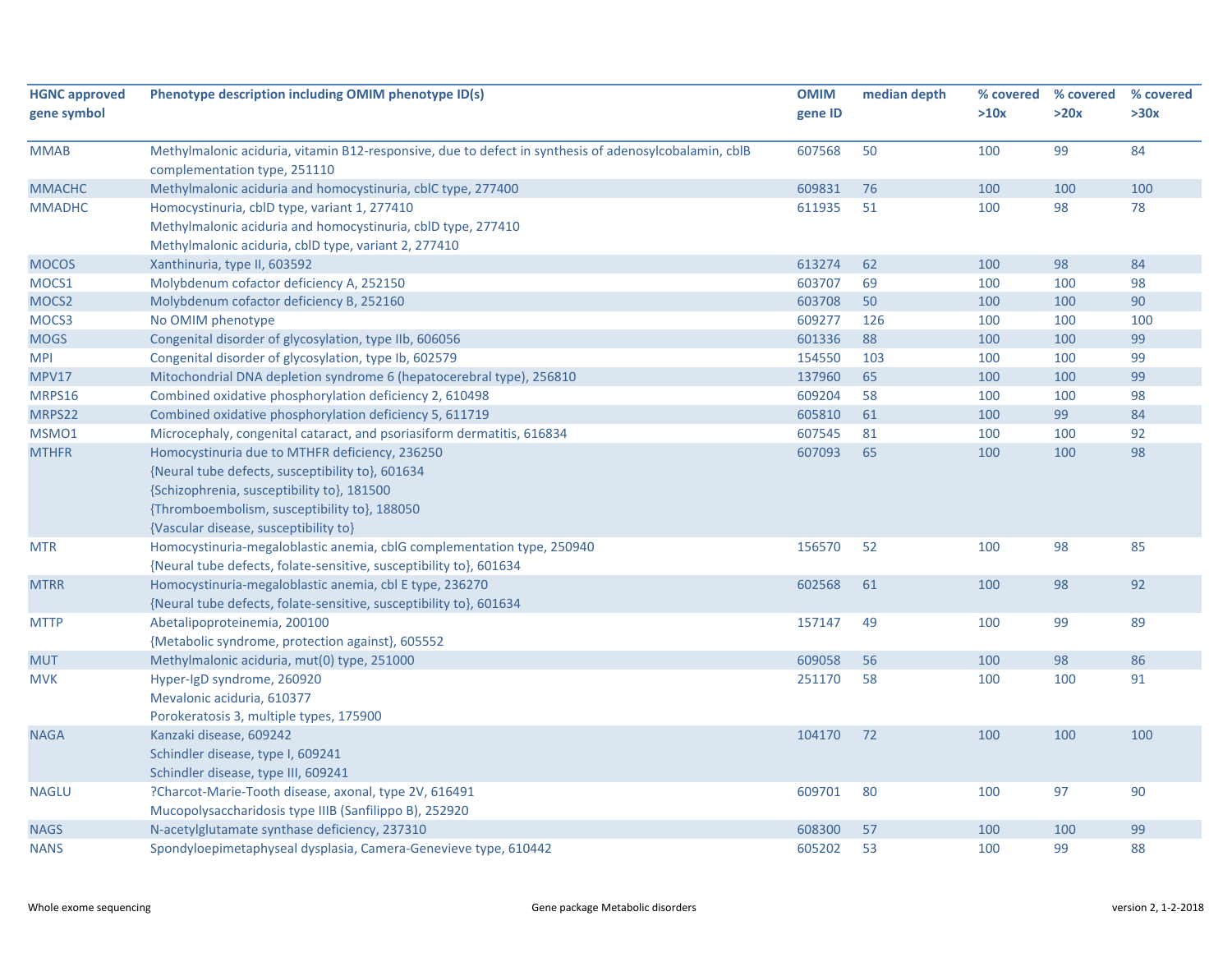| <b>HGNC approved</b> | Phenotype description including OMIM phenotype ID(s)                      | <b>OMIM</b> | median depth | % covered | % covered | % covered |
|----------------------|---------------------------------------------------------------------------|-------------|--------------|-----------|-----------|-----------|
| gene symbol          |                                                                           | gene ID     |              | >10x      | >20x      | >30x      |
| NAT8L                | ?N-acetylaspartate deficiency, 614063                                     | 610647      | 42           | 90        | 75        | 70        |
| NDUFA1               | Mitochondrial complex I deficiency, 252010 dominant                       | 300078      | 83           | 100       | 100       | 100       |
| NDUFA11              | Mitochondrial complex I deficiency, 252010 dominant                       | 612638      | 72           | 100       | 100       | 100       |
| NDUFA2               | Leigh syndrome due to mitochondrial complex I deficiency, 256000          | 602137      | 87           | 100       | 100       | 100       |
| NDUFAF1              | Mitochondrial complex I deficiency, 252010 dominant                       | 606934      | 49           | 100       | 99        | 86        |
| NDUFAF2              | Leigh syndrome, 256000                                                    | 609653      | 63           | 100       | 90        | 77        |
|                      | Mitochondrial complex I deficiency, 252010 dominant                       |             |              |           |           |           |
| NDUFAF3              | Mitochondrial complex I deficiency, 252010 dominant                       | 612911      | 79           | 100       | 100       | 100       |
| NDUFAF4              | Mitochondrial complex I deficiency, 252010 dominant                       | 611776      | 72           | 100       | 100       | 100       |
| <b>NDUFAF5</b>       | Mitochondrial complex 1 deficiency, 252010 dominant                       | 612360      | 54           | 100       | 100       | 89        |
| NDUFS1               | Mitochondrial complex I deficiency, 252010 dominant                       | 157655      | 49           | 100       | 98        | 77        |
| NDUFS2               | Mitochondrial complex I deficiency, 252010 dominant                       | 602985      | 59           | 100       | 100       | 97        |
| NDUFS3               | Leigh syndrome due to mitochondrial complex I deficiency, 256000          | 603846      | 73           | 100       | 100       | 100       |
|                      | Mitochondrial complex I deficiency, 252010 dominant                       |             |              |           |           |           |
| NDUFS4               | Leigh syndrome, 256000                                                    | 602694      | 56           | 100       | 100       | 90        |
|                      | Mitochondrial complex I deficiency, 252010 dominant                       |             |              |           |           |           |
| NDUFS6               | Mitochondrial complex I deficiency, 252010 dominant                       | 603848      | 52           | 100       | 100       | 96        |
| <b>NDUFS7</b>        | Leigh syndrome, 256000                                                    | 601825      | 64           | 100       | 100       | 97        |
| NDUFS8               | Leigh syndrome due to mitochondrial complex I deficiency, 256000          | 602141      | 91           | 100       | 100       | 100       |
| NDUFV1               | Mitochondrial complex I deficiency, 252010 dominant                       | 161015      | 95           | 100       | 100       | 100       |
| NDUFV2               | Mitochondrial complex I deficiency, 252010 dominant                       | 600532      | 47           | 100       | 96        | 78        |
| NEU1                 | Sialidosis, type I, 256550                                                | 608272      | 99           | 100       | 100       | 100       |
|                      | Sialidosis, type II, 256550                                               |             |              |           |           |           |
| NHLRC1               | Epilepsy, progressive myoclonic 2B (Lafora), 254780                       | 608072      | 93           | 100       | 100       | 100       |
| NPC1                 | Niemann-Pick disease, type C1, 257220                                     | 607623      | 58           | 100       | 100       | 93        |
|                      | Niemann-Pick disease, type D, 257220                                      |             |              |           |           |           |
| NPC <sub>2</sub>     | Niemann-pick disease, type C2, 607625                                     | 601015      | 64           | 100       | 100       | 100       |
| <b>NSDHL</b>         | CHILD syndrome, 308050                                                    | 300275      | 55           | 100       | 96        | 80        |
|                      | CK syndrome, 300831                                                       |             |              |           |           |           |
| NT5C                 | No OMIM phenotype                                                         | 191720      | 70           | 100       | 85        | 72        |
| <b>NUBPL</b>         | Mitochondrial complex I deficiency, 252010 dominant                       | 613621      | 53           | 100       | 100       | 89        |
| NUS1                 | ?Congenital disorder of glycosylation, type 1aa, 617082                   | 610463      | 59           | 100       | 100       | 96        |
| <b>OAT</b>           | Gyrate atrophy of choroid and retina with or without ornithinemia, 258870 | 613349      | 53           | 100       | 100       | 89        |
| OCRL                 | Dent disease 2, 300555                                                    | 300535      | 36           | 100       | 92        | 67        |
|                      | Lowe syndrome, 309000                                                     |             |              |           |           |           |
| <b>OGDH</b>          | Alpha-ketoglutarate dehydrogenase deficiency, 203740                      | 613022      | 76           | 100       | 99        | 96        |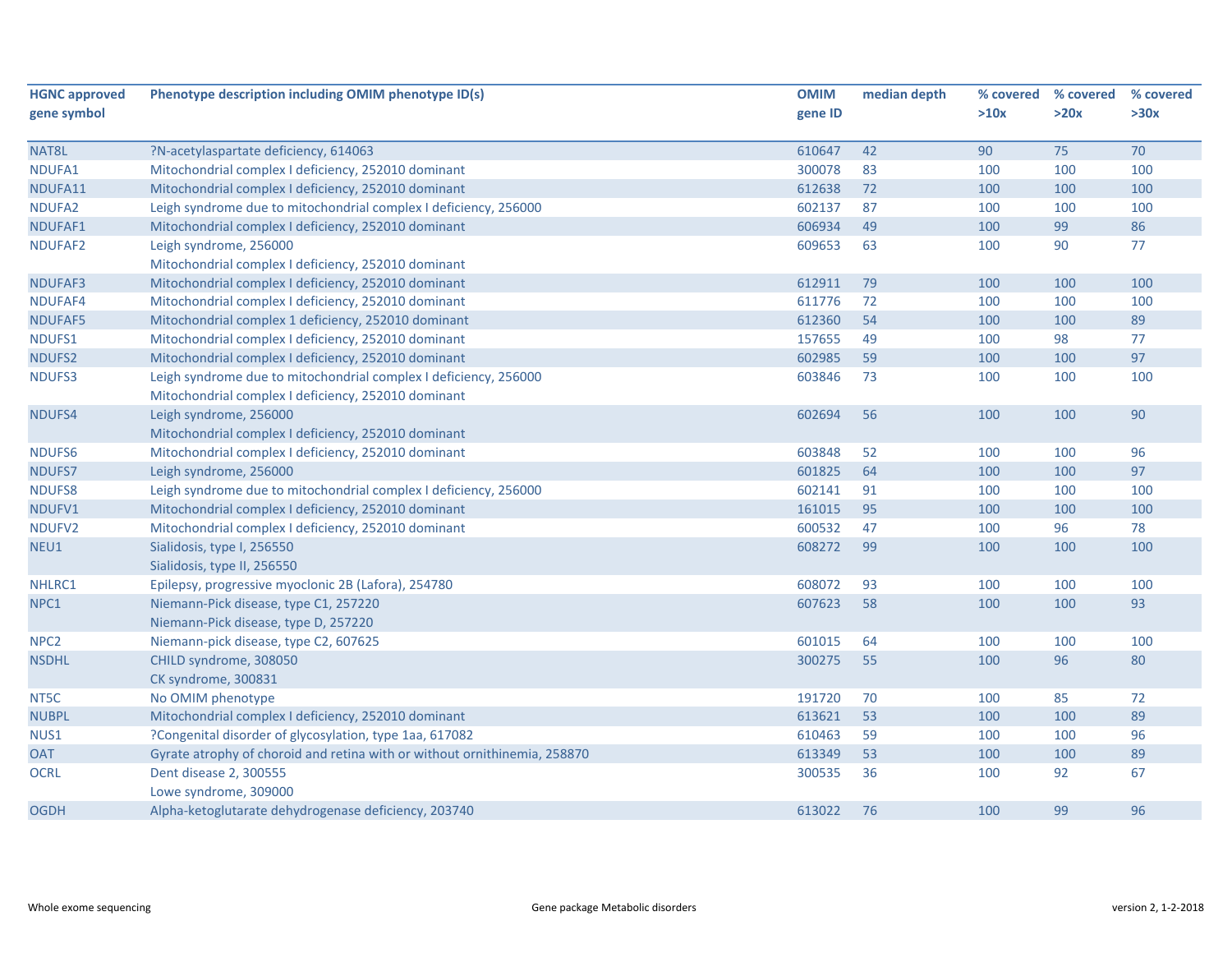| <b>HGNC approved</b><br>gene symbol | Phenotype description including OMIM phenotype ID(s)                                                                                                                                                                                 | <b>OMIM</b><br>gene ID | median depth | % covered<br>>10x | % covered<br>>20x | % covered<br>>30x |
|-------------------------------------|--------------------------------------------------------------------------------------------------------------------------------------------------------------------------------------------------------------------------------------|------------------------|--------------|-------------------|-------------------|-------------------|
|                                     |                                                                                                                                                                                                                                      |                        |              |                   |                   |                   |
| OPA1                                | Behr syndrome, 210000<br>{Glaucoma, normal tension, susceptibility to}, 606657<br>?Mitochondrial DNA depletion syndrome 14 (encephalocardiomyopathic type), 616896<br>Optic atrophy 1, 165500<br>Optic atrophy plus syndrome, 125250 | 605290                 | 46           | 100               | 96                | 77                |
| OPA3                                | 3-methylglutaconic aciduria, type III, 258501<br>Optic atrophy 3 with cataract, 165300                                                                                                                                               | 606580                 | 66           | 100               | 100               | 100               |
| <b>OPLAH</b>                        | 5-oxoprolinase deficiency, 260005                                                                                                                                                                                                    | 614243                 | 77           | 100               | 99                | 97                |
| <b>OTC</b>                          | Ornithine transcarbamylase deficiency, 311250                                                                                                                                                                                        | 300461                 | 46           | 100               | 98                | 78                |
| OXCT1                               | Succinyl CoA:3-oxoacid CoA transferase deficiency, 245050                                                                                                                                                                            | 601424                 | 50           | 100               | 99                | 83                |
| PAH                                 | [Hyperphenylalaninemia, non-PKU mild], 261600<br>Phenylketonuria, 261600                                                                                                                                                             | 612349                 | 45           | 100               | 97                | 82                |
| PC                                  | Pyruvate carboxylase deficiency, 266150                                                                                                                                                                                              | 608786                 | 90           | 100               | 100               | 100               |
| PCBD1                               | Hyperphenylalaninemia, BH4-deficient, D, 264070                                                                                                                                                                                      | 126090                 | 48           | 100               | 94                | 94                |
| <b>PCCA</b>                         | Propionicacidemia, 606054                                                                                                                                                                                                            | 232000                 | 50           | 100               | 99                | 85                |
| <b>PCCB</b>                         | Propionicacidemia, 606054                                                                                                                                                                                                            | 232050                 | 53           | 100               | 96                | 86                |
| PCK1                                | ?Phosphoenolpyruvate carboxykinase-1, cytosolic, deficiency, 261680                                                                                                                                                                  | 614168                 | 76           | 100               | 100               | 100               |
| PDHA1                               | Pyruvate dehydrogenase E1-alpha deficiency, 312170                                                                                                                                                                                   | 300502                 | 42           | 99                | 93                | 79                |
| <b>PDHB</b>                         | Pyruvate dehydrogenase E1-beta deficiency, 614111                                                                                                                                                                                    | 179060                 | 44           | 100               | 98                | 82                |
| <b>PDHX</b>                         | Lacticacidemia due to PDX1 deficiency, 245349                                                                                                                                                                                        | 608769                 | 55           | 100               | 100               | 96                |
| PDK1                                | No OMIM phenotype                                                                                                                                                                                                                    | 602524                 | 51           | 100               | 98                | 86                |
| PDK <sub>2</sub>                    | No OMIM phenotype                                                                                                                                                                                                                    | 602525                 | 72           | 100               | 100               | 98                |
| PDK3                                | ?Charcot-Marie-Tooth disease dominant, 6, 300905                                                                                                                                                                                     | 300906                 | 39           | 100               | 90                | 60                |
| PDK4                                | No OMIM phenotype                                                                                                                                                                                                                    | 602527                 | 41           | 100               | 97                | 75                |
| PDP1                                | Pyruvate dehydrogenase phosphatase deficiency, 608782                                                                                                                                                                                | 605993                 | 72           | 100               | 100               | 100               |
| PDP <sub>2</sub>                    | No OMIM phenotype                                                                                                                                                                                                                    | 615499                 | 99           | 100               | 100               | 100               |
| PDSS1                               | Coenzyme Q10 deficiency, primary, 2, 614651                                                                                                                                                                                          | 607429                 | 50           | 100               | 93                | 84                |
| PDSS2                               | Coenzyme Q10 deficiency, primary, 3, 614652                                                                                                                                                                                          | 610564                 | 48           | 100               | 95                | 78                |
| <b>PEPD</b>                         | Prolidase deficiency, 170100                                                                                                                                                                                                         | 613230                 | 58           | 100               | 98                | 91                |
| PEX1                                | Heimler syndrome 1, 234580                                                                                                                                                                                                           | 602136                 | 49           | 100               | 98                | 84                |
|                                     | Peroxisome biogenesis disorder 1A (Zellweger), 214100<br>Peroxisome biogenesis disorder 1B (NALD/IRD), 601539                                                                                                                        |                        |              |                   |                   |                   |
| <b>PEX12</b>                        | Peroxisome biogenesis disorder 3A (Zellweger), 614859<br>Peroxisome biogenesis disorder 3B, 266510                                                                                                                                   | 601758                 | 54           | 100               | 100               | 86                |
| PEX5                                | Peroxisome biogenesis disorder 2A (Zellweger), 214110<br>Peroxisome biogenesis disorder 2B, 202370<br>Rhizomelic chondrodysplasia punctata, type 5, 616716                                                                           | 600414                 | 76           | 100               | 100               | 98                |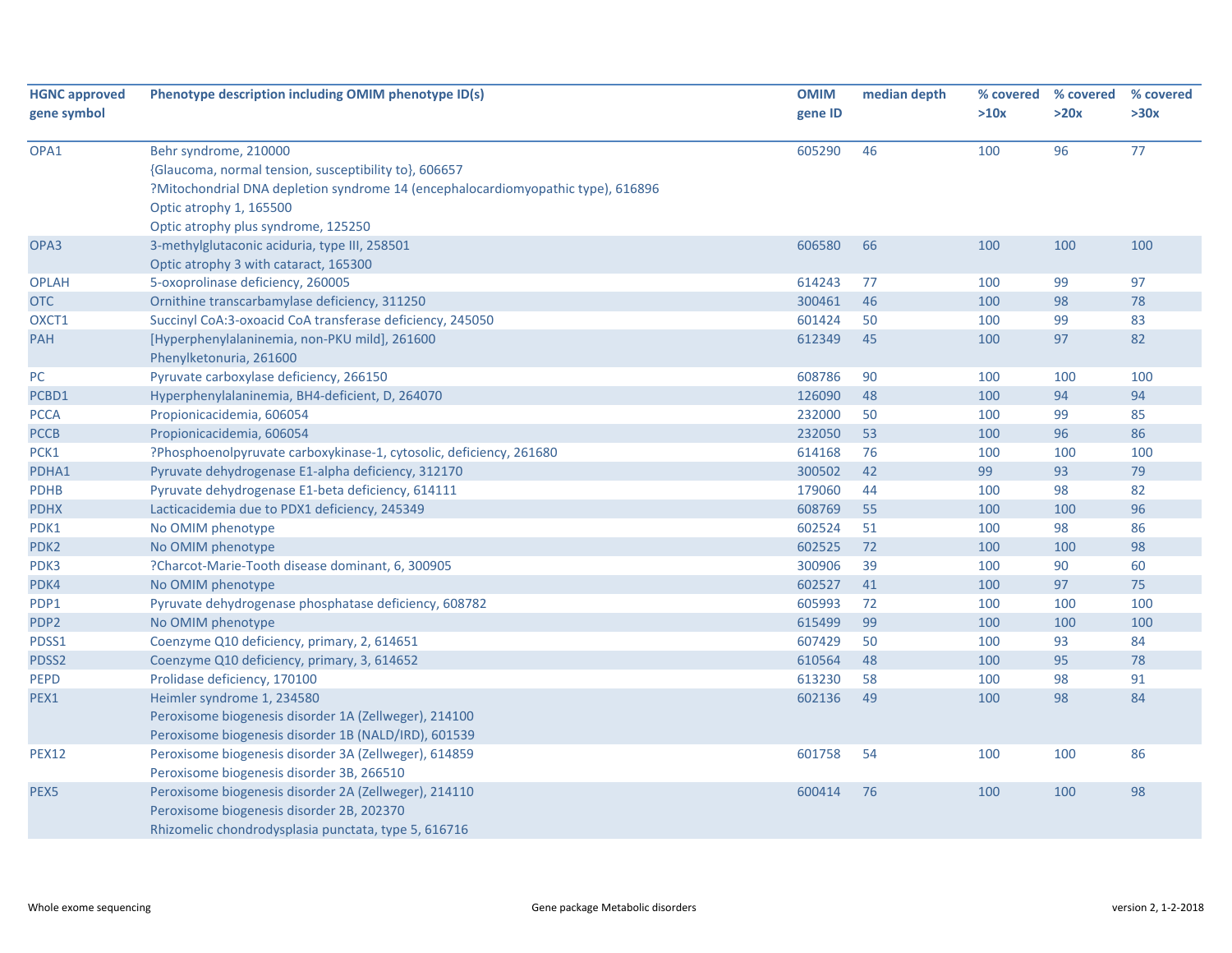| <b>HGNC approved</b> | Phenotype description including OMIM phenotype ID(s)                       | <b>OMIM</b> | median depth |      | % covered % covered | % covered |
|----------------------|----------------------------------------------------------------------------|-------------|--------------|------|---------------------|-----------|
| gene symbol          |                                                                            | gene ID     |              | >10x | >20x                | >30x      |
| PEX7                 | Peroxisome biogenesis disorder 9B, 614879                                  | 601757      | 43           | 100  | 100                 | 87        |
|                      | Rhizomelic chondrodysplasia punctata, type 1, 215100                       |             |              |      |                     |           |
| <b>PFKM</b>          | Glycogen storage disease VII, 232800                                       | 610681      | 61           | 100  | 100                 | 94        |
| PGAM2                | Glycogen storage disease X, 261670                                         | 612931      | 93           | 100  | 100                 | 100       |
| PGAP1                | Mental retardation 42, 615802                                              | 611655      | 51           | 100  | 95                  | 78        |
| PGAP2                | Hyperphosphatasia with mental retardation syndrome 3, 614207               | 615187      | 94           | 100  | 100                 | 99        |
| PGAP3                | Hyperphosphatasia with mental retardation syndrome 4, 615716               | 611801      | 62           | 100  | 100                 | 98        |
| PGK1                 | Phosphoglycerate kinase 1 deficiency, 300653                               | 311800      | 48           | 100  | 100                 | 91        |
| PGM1                 | Congenital disorder of glycosylation, type It, 614921                      | 171900      | 50           | 100  | 99                  | 89        |
| PGM3                 | Immunodeficiency 23, 615816                                                | 172100      | 59           | 100  | 99                  | 89        |
| <b>PHGDH</b>         | Neu-Laxova syndrome 1, 256520                                              | 606879      | 103          | 100  | 100                 | 100       |
|                      | Phosphoglycerate dehydrogenase deficiency, 601815                          |             |              |      |                     |           |
| PHKA1                | Muscle glycogenosis, 300559                                                | 311870      | 39           | 100  | 96                  | 67        |
| PHKA2                | Glycogen storage disease, type IXa1, 306000                                | 300798      | 42           | 100  | 95                  | 81        |
|                      | Glycogen storage disease, type IXa2, 306000                                |             |              |      |                     |           |
| PHKB                 | Phosphorylase kinase deficiency of liver and muscle, 261750                | 172490      | 54           | 100  | 99                  | 91        |
| PHKG2                | Cirrhosis due to liver phosphorylase kinase deficiency                     | 172471      | 83           | 100  | 100                 | 100       |
|                      | Glycogen storage disease IXc, 613027                                       |             |              |      |                     |           |
| <b>PHYH</b>          | Refsum disease, 266500                                                     | 602026      | 80           | 100  | 92                  | 78        |
| <b>PIGA</b>          | Multiple congenital anomalies-hypotonia-seizures syndrome 2, 300868        | 311770      | 65           | 100  | 100                 | 99        |
|                      | Paroxysmal nocturnal hemoglobinuria, somatic, 300818                       |             |              |      |                     |           |
| <b>PIGC</b>          | No OMIM phenotype                                                          | 601730      | 118          | 100  | 100                 | 100       |
| <b>PIGG</b>          | Mental retardation 53, 616917                                              | 616918      | 75           | 100  | 100                 | 99        |
| <b>PIGL</b>          | CHIME syndrome, 280000                                                     | 605947      | 62           | 100  | 100                 | 81        |
| <b>PIGM</b>          | Glycosylphosphatidylinositol deficiency, 610293                            | 610273      | 58           | 100  | 100                 | 99        |
| <b>PIGN</b>          | Multiple congenital anomalies-hypotonia-seizures syndrome 1, 614080        | 606097      | 45           | 100  | 93                  | 72        |
| <b>PIGO</b>          | Hyperphosphatasia with mental retardation syndrome 2, 614749               | 614730      | 83           | 100  | 100                 | 99        |
| <b>PIGQ</b>          | No OMIM phenotype                                                          | 605754      | 96           | 100  | 100                 | 100       |
| <b>PIGT</b>          | Multiple congenital anomalies-hypotonia-seizures syndrome 3, 615398        | 610272      | 88           | 100  | 100                 | 100       |
|                      | ?Paroxysmal nocturnal hemoglobinuria 2, 615399                             |             |              |      |                     |           |
| <b>PIGV</b>          | Hyperphosphatasia with mental retardation syndrome 1, 239300               | 610274      | 71           | 100  | 100                 | 94        |
| <b>PIGW</b>          | ?Hyperphosphatasia with mental retardation syndrome 5, 616025              | 610275      | 74           | 100  | 100                 | 100       |
| <b>PIGY</b>          | Hyperphosphatasia with mental retardation syndrome 6, 616809               | 610662      | 40           | 100  | 100                 | 100       |
| PMM <sub>2</sub>     | Congenital disorder of glycosylation, type Ia, 212065                      | 601785      | 53           | 100  | 100                 | 91        |
| <b>PNLIP</b>         | ?Pancreatic lipase deficiency, 614338                                      | 246600      | 42           | 100  | 98                  | 80        |
| <b>PNP</b>           | Immunodeficiency due to purine nucleoside phosphorylase deficiency, 613179 | 164050      | 54           | 100  | 97                  | 89        |
| <b>PNPO</b>          | Pyridoxamine 5'-phosphate oxidase deficiency, 610090                       | 603287      | 53           | 100  | 100                 | 85        |
| POFUT1               | Dowling-Degos disease 2, 615327                                            | 607491      | 64           | 100  | 100                 | 99        |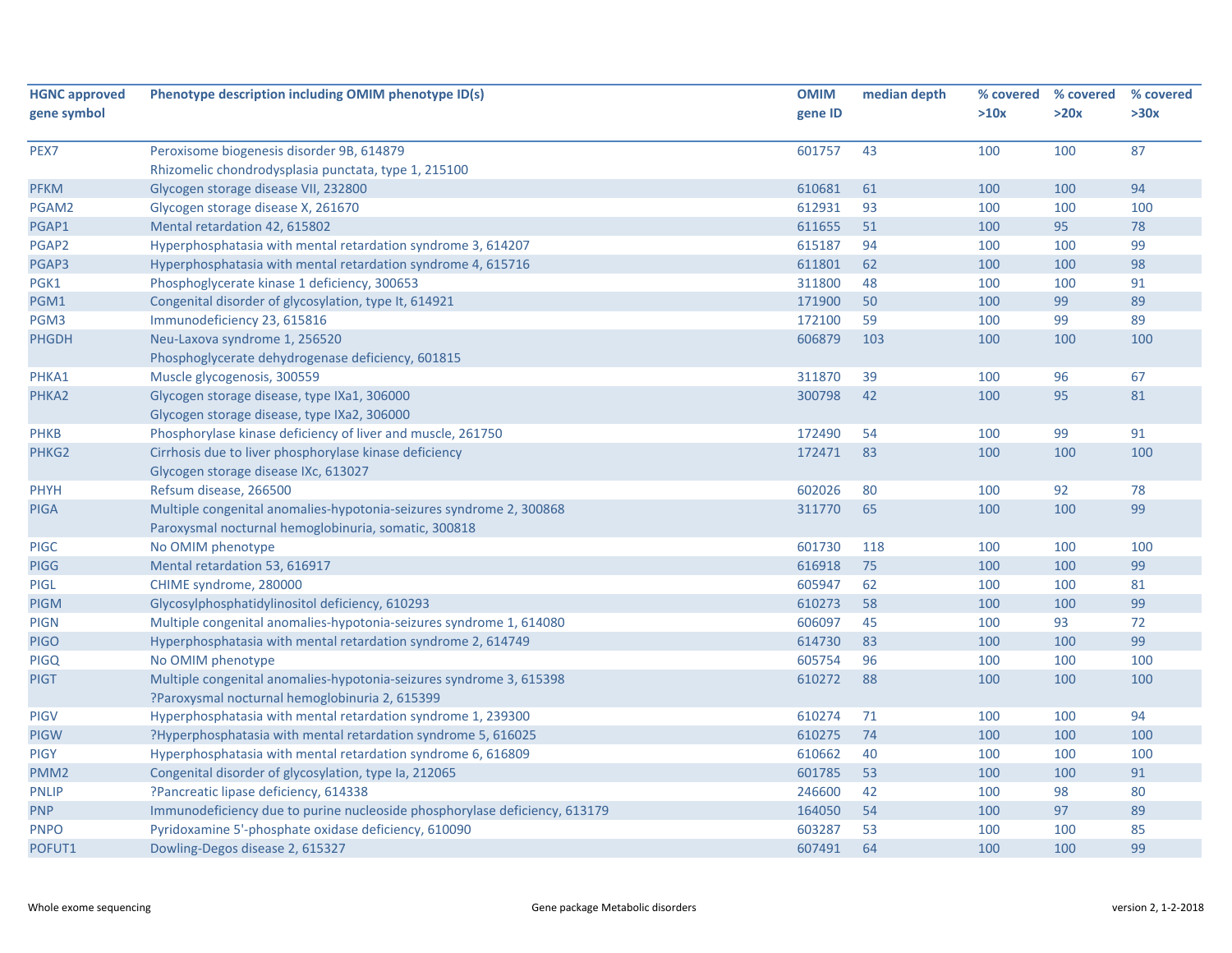| <b>HGNC approved</b> | Phenotype description including OMIM phenotype ID(s)                                               | <b>OMIM</b> | median depth | % covered | % covered | % covered |
|----------------------|----------------------------------------------------------------------------------------------------|-------------|--------------|-----------|-----------|-----------|
| gene symbol          |                                                                                                    | gene ID     |              | >10x      | >20x      | >30x      |
| POGLUT1              | Dowling-Degos disease 4, 615696                                                                    | 615618      | 39           | 100       | 98        | 82        |
|                      | ?Muscular dystrophy, limb-girdle, type 2Z, 617232                                                  |             |              |           |           |           |
| <b>POLG</b>          | Mitochondrial DNA depletion syndrome 4A (Alpers type), 203700                                      | 174763      | 71           | 100       | 100       | 99        |
|                      | Mitochondrial DNA depletion syndrome 4B (MNGIE type), 613662                                       |             |              |           |           |           |
|                      | Mitochondrial recessive ataxia syndrome (includes SANDO and SCAE), 607459                          |             |              |           |           |           |
|                      | Progressive external ophthalmoplegia 1, 157640                                                     |             |              |           |           |           |
|                      | Progressive external ophthalmoplegia 1, 258450                                                     |             |              |           |           |           |
| POLG <sub>2</sub>    | Progressive external ophthalmoplegia with mitochondrial DNA deletions 4, 610131                    | 604983      | 68           | 100       | 99        | 91        |
| POMGNT1              | Muscular dystrophy-dystroglycanopathy (congenital with brain and eye anomalies), type A, 3, 253280 | 606822      | 63           | 100       | 100       | 95        |
|                      | Muscular dystrophy-dystroglycanopathy (congenital with mental retardation), type B, 3, 613151      |             |              |           |           |           |
|                      | Muscular dystrophy-dystroglycanopathy (limb-girdle), type C, 3, 613157                             |             |              |           |           |           |
|                      | Retinitis pigmentosa 76, 617123                                                                    |             |              |           |           |           |
| POMT1                | Muscular dystrophy-dystroglycanopathy (congenital with brain and eye anomalies), type A, 1, 236670 | 607423      | 69           | 100       | 100       | 98        |
|                      | Muscular dystrophy-dystroglycanopathy (congenital with mental retardation), type B, 1, 613155      |             |              |           |           |           |
|                      | Muscular dystrophy-dystroglycanopathy (limb-girdle), type C, 1, 609308                             |             |              |           |           |           |
| POMT <sub>2</sub>    | Muscular dystrophy-dystroglycanopathy (congenital with brain and eye anomalies), type A, 2, 613150 | 607439      | 52           | 100       | 99        | 89        |
|                      | Muscular dystrophy-dystroglycanopathy (congenital with mental retardation), type B, 2, 613156      |             |              |           |           |           |
|                      | Muscular dystrophy-dystroglycanopathy (limb-girdle), type C, 2, 613158                             |             |              |           |           |           |
| <b>POR</b>           | Antley-Bixler syndrome with genital anomalies and disordered steroidogenesis, 201750               | 124015      | 84           | 100       | 100       | 100       |
|                      | Disordered steroidogenesis due to cytochrome P450 oxidoreductase, 613571                           |             |              |           |           |           |
| <b>PPOX</b>          | Porphyria variegata, 176200                                                                        | 600923      | 73           | 100       | 100       | 98        |
| PPT1                 | Ceroid lipofuscinosis, neuronal, 1, 256730                                                         | 600722      | 51           | 100       | 100       | 87        |
| PRKAG2               | Cardiomyopathy, hypertrophic 6, 600858                                                             | 602743      | 86           | 100       | 100       | 93        |
|                      | Glycogen storage disease of heart, lethal congenital, 261740                                       |             |              |           |           |           |
|                      | Wolff-Parkinson-White syndrome, 194200                                                             |             |              |           |           |           |
| <b>PRKCSH</b>        | Polycystic liver disease 1, 174050                                                                 | 177060      | 72           | 100       | 100       | 99        |
| <b>PRODH</b>         | Hyperprolinemia, type I, 239500                                                                    | 606810      | 60           | 100       | 92        | 81        |
|                      | {Schizophrenia, susceptibility to, 4}, 600850                                                      |             |              |           |           |           |
| PRPS1                | Arts syndrome, 301835                                                                              | 311850      | 43           | 100       | 96        | 79        |
|                      | Charcot-Marie-Tooth disease recessive, 5, 311070                                                   |             |              |           |           |           |
|                      | Deafness 1, 304500                                                                                 |             |              |           |           |           |
|                      | Gout, PRPS-related, 300661                                                                         |             |              |           |           |           |
|                      | Phosphoribosylpyrophosphate synthetase superactivity, 300661                                       |             |              |           |           |           |
| <b>PSAP</b>          | Combined SAP deficiency, 611721                                                                    | 176801      | 77           | 100       | 97        | 92        |
|                      | Gaucher disease, atypical, 610539                                                                  |             |              |           |           |           |
|                      | Krabbe disease, atypical, 611722                                                                   |             |              |           |           |           |
|                      | Metachromatic leukodystrophy due to SAP-b deficiency, 249900                                       |             |              |           |           |           |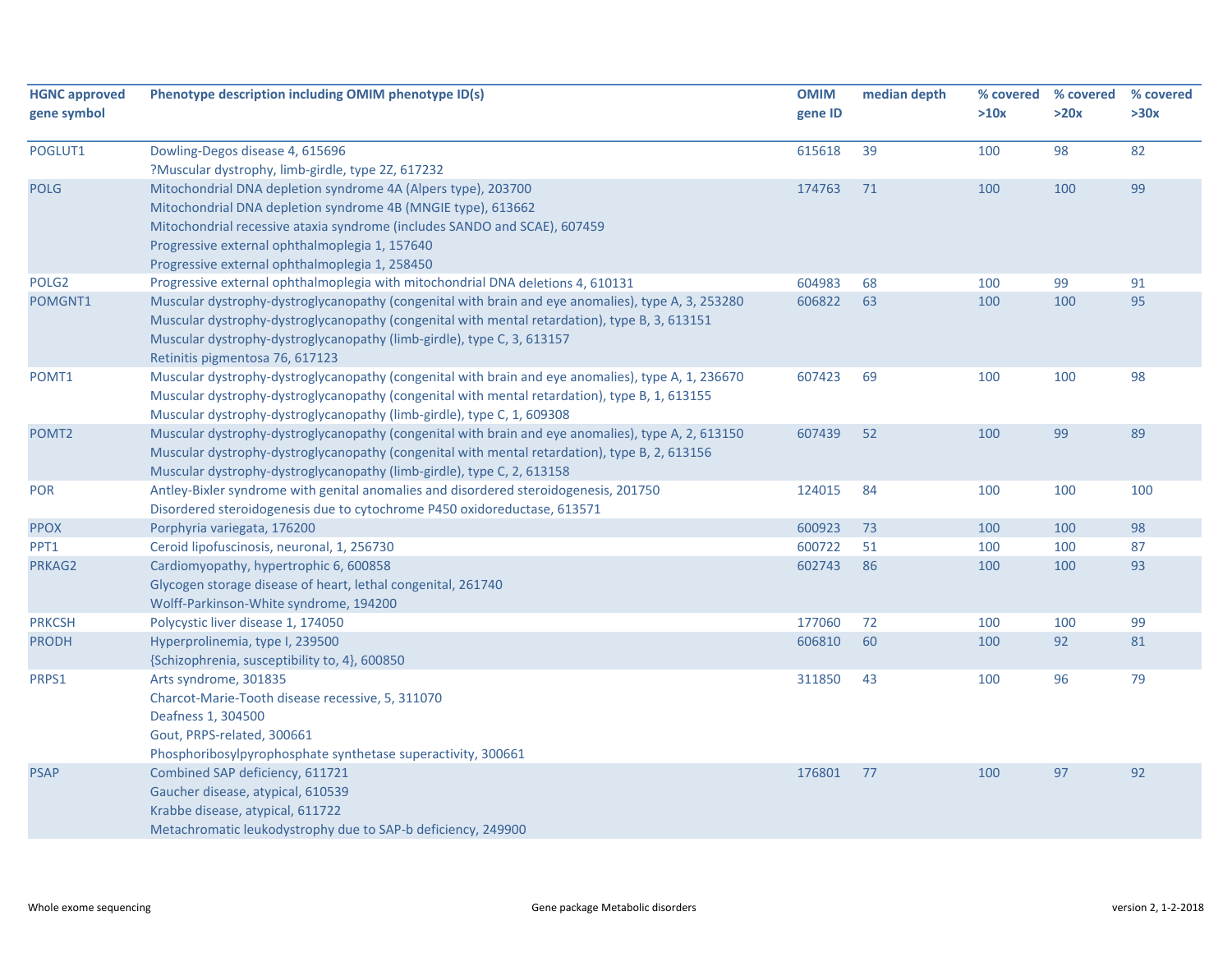| <b>HGNC approved</b> | Phenotype description including OMIM phenotype ID(s)                                                           | <b>OMIM</b> | median depth | % covered | % covered | % covered |
|----------------------|----------------------------------------------------------------------------------------------------------------|-------------|--------------|-----------|-----------|-----------|
| gene symbol          |                                                                                                                | gene ID     |              | >10x      | >20x      | >30x      |
|                      |                                                                                                                |             |              |           |           |           |
| PSAT1                | Neu-Laxova syndrome 2, 616038                                                                                  | 610936      | 50           | 100       | 100       | 91        |
|                      | ?Phosphoserine aminotransferase deficiency, 610992                                                             |             |              |           |           |           |
| <b>PSPH</b>          | Phosphoserine phosphatase deficiency, 614023                                                                   | 172480      | 37           | 100       | 90        | 61        |
| <b>PTS</b>           | Hyperphenylalaninemia, BH4-deficient, A, 261640                                                                | 612719      | 54           | 100       | 100       | 79        |
| PUS1                 | Myopathy, lactic acidosis, and sideroblastic anemia 1, 600462                                                  | 608109      | 74           | 100       | 99        | 92        |
| PYCR1                | Cutis laxa, type IIB, 612940                                                                                   | 179035      | 66           | 100       | 100       | 95        |
|                      | Cutis laxa, type IIIB, 614438                                                                                  |             |              |           |           |           |
| <b>PYGL</b>          | Glycogen storage disease VI, 232700                                                                            | 613741      | 57           | 100       | 98        | 82        |
| <b>PYGM</b>          | McArdle disease, 232600                                                                                        | 608455      | 75           | 100       | 100       | 100       |
| <b>QDPR</b>          | Hyperphenylalaninemia, BH4-deficient, C, 261630                                                                | 612676      | 52           | 100       | 97        | 84        |
| RARS2                | Pontocerebellar hypoplasia, type 6, 611523                                                                     | 611524      | 47           | 100       | 97        | 76        |
| RBP4                 | Microphthalmia, isolated, with coloboma 10, 616428                                                             | 180250      | 71           | 100       | 100       | 100       |
|                      | Retinal dystrophy, iris coloboma, and comedogenic acne syndrome, 615147                                        |             |              |           |           |           |
| RFT1                 | Congenital disorder of glycosylation, type In, 612015                                                          | 611908      | 43           | 100       | 96        | 79        |
| RNASEH2A             | Aicardi-Goutieres syndrome 4, 610333                                                                           | 606034      | 73           | 100       | 100       | 99        |
| RNASEH2B             | Aicardi-Goutieres syndrome 2, 610181                                                                           | 610326      | 48           | 100       | 97        | 81        |
| RNASEH2C             | Aicardi-Goutieres syndrome 3, 610329                                                                           | 610330      | 139          | 100       | 100       | 100       |
| RNASET2              | Leukoencephalopathy, cystic, without megalencephaly, 612951                                                    | 612944      | 68           | 100       | 100       | 84        |
| <b>RPIA</b>          | ?Ribose 5-phosphate isomerase deficiency, 608611                                                               | 180430      | 52           | 100       | 98        | 89        |
| RRM2B                | Mitochondrial DNA depletion syndrome 8A (encephalomyopathic type with renal tubulopathy), 612075               | 604712      | 60           | 100       | 100       | 95        |
|                      | Mitochondrial DNA depletion syndrome 8B (MNGIE type), 612075                                                   |             |              |           |           |           |
|                      | Progressive external ophthalmoplegia with mitochondrial DNA deletions 5, 613077                                |             |              |           |           |           |
| SAMHD1               | Aicardi-Goutieres syndrome 5, 612952                                                                           | 606754      | 49           | 100       | 93        | 69        |
|                      | ?Chilblain lupus 2, 614415                                                                                     |             |              |           |           |           |
| SAR1B                | Chylomicron retention disease, 246700                                                                          | 607690      | 53           | 100       | 100       | 82        |
| <b>SARDH</b>         | [Sarcosinemia], 268900                                                                                         | 604455      | 67           | 100       | 100       | 97        |
| SC5D                 | Lathosterolosis, 607330                                                                                        | 602286      | 68           | 100       | 100       | 99        |
| SCO <sub>1</sub>     | Mitochondrial complex IV deficiency, 220110                                                                    | 603644      | 61           | 100       | 100       | 92        |
| SCO <sub>2</sub>     | Cardioencephalomyopathy, fatal infantile, due to cytochrome c oxidase deficiency 1, 604377<br>Myopia 6, 608908 | 604272      | 81           | 100       | 100       | 100       |
| SCP <sub>2</sub>     | ?Leukoencephalopathy with dystonia and motor neuropathy, 613724                                                | 184755      | 40           | 100       | 98        | 78        |
| <b>SDHA</b>          | Cardiomyopathy, dilated, 1GG, 613642                                                                           | 600857      | 93           | 100       | 93        | 83        |
|                      | Leigh syndrome, 256000                                                                                         |             |              |           |           |           |
|                      | Mitochondrial respiratory chain complex II deficiency, 252011                                                  |             |              |           |           |           |
|                      | Paragangliomas 5, 614165                                                                                       |             |              |           |           |           |
| SDHAF1               | Mitochondrial complex II deficiency, 252011                                                                    | 612848      | 51           | 100       | 100       | 100       |
|                      |                                                                                                                |             |              |           |           |           |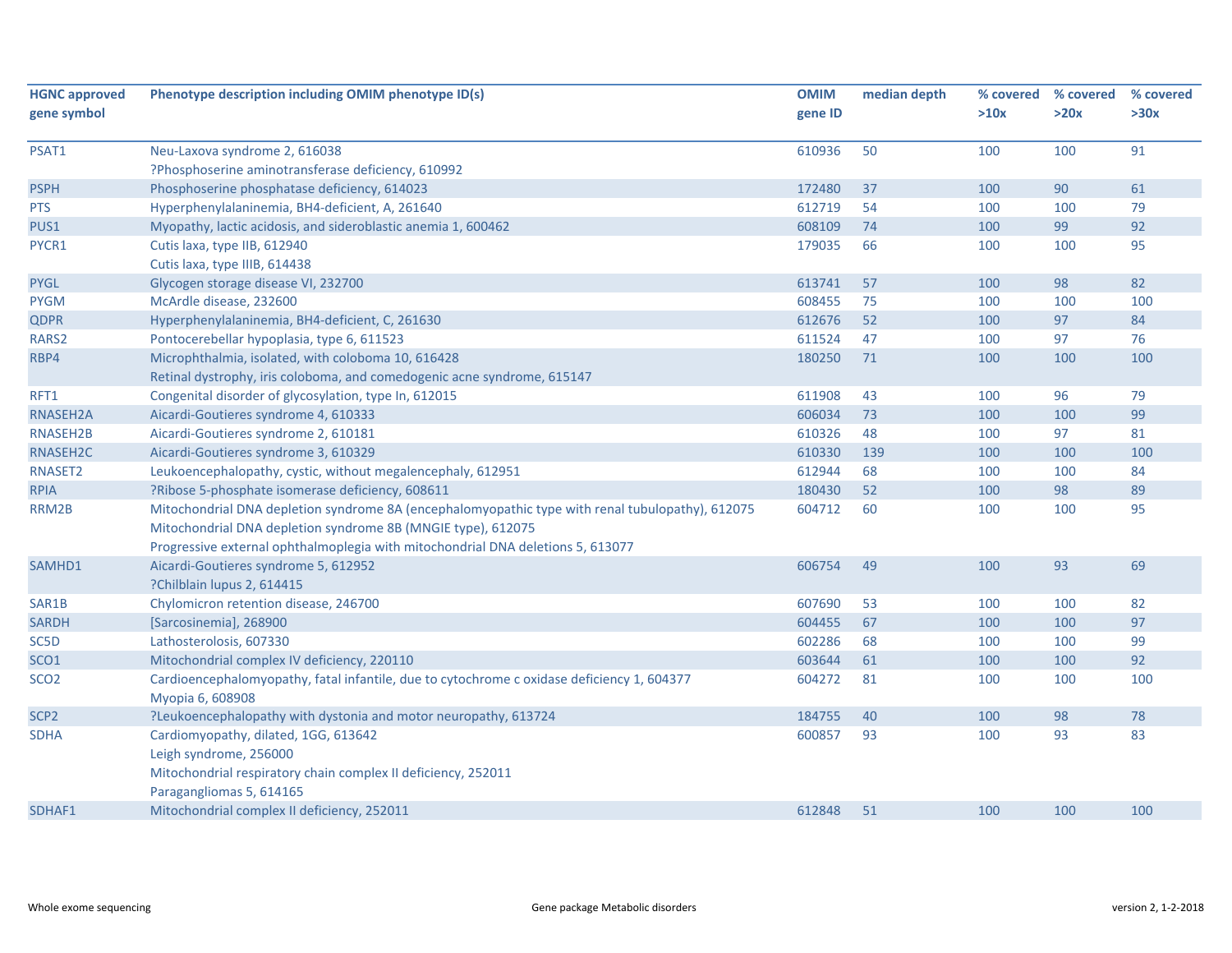| <b>HGNC approved</b><br>gene symbol | Phenotype description including OMIM phenotype ID(s)                                                                                                                                                                                                                                      | <b>OMIM</b><br>gene ID | median depth | % covered<br>>10x | % covered<br>>20x | % covered<br>>30x |
|-------------------------------------|-------------------------------------------------------------------------------------------------------------------------------------------------------------------------------------------------------------------------------------------------------------------------------------------|------------------------|--------------|-------------------|-------------------|-------------------|
| <b>SDHB</b>                         | Cowden syndrome 2, 612359<br>Gastrointestinal stromal tumor, 606764<br>Paraganglioma and gastric stromal sarcoma, 606864<br>Paragangliomas 4, 115310<br>Pheochromocytoma, 171300                                                                                                          | 185470                 | 80           | 100               | 100               | 100               |
| <b>SDHC</b>                         | Gastrointestinal stromal tumor, 606764<br>Paraganglioma and gastric stromal sarcoma, 606864<br>Paragangliomas 3, 605373                                                                                                                                                                   | 602413                 | 113          | 100               | 100               | 100               |
| <b>SDHD</b>                         | Carcinoid tumors, intestinal, 114900<br>Cowden syndrome 3, 615106<br>Merkel cell carcinoma, somatic<br>Mitochondrial complex II deficiency, 252011<br>Paraganglioma and gastric stromal sarcoma, 606864<br>Paragangliomas 1, with or without deafness, 168000<br>Pheochromocytoma, 171300 | 602690                 | 111          | 100               | 100               | 100               |
| SEC23B                              | Cowden syndrome 7, 616858<br>Dyserythropoietic anemia, congenital, type II, 224100                                                                                                                                                                                                        | 610512                 | 52           | 100               | 96                | 84                |
| SERAC1                              | 3-methylglutaconic aciduria with deafness, encephalopathy, and Leigh-like syndrome, 614739                                                                                                                                                                                                | 614725                 | 44           | 100               | 92                | 66                |
| <b>SGSH</b>                         | Mucopolysaccharidosis type IIIA (Sanfilippo A), 252900                                                                                                                                                                                                                                    | 605270                 | 90           | 100               | 96                | 94                |
| SI                                  | Sucrase-isomaltase deficiency, congenital, 222900                                                                                                                                                                                                                                         | 609845                 | 45           | 100               | 97                | 80                |
| <b>SLC12A3</b>                      | Gitelman syndrome, 263800                                                                                                                                                                                                                                                                 | 600968                 | 69           | 100               | 100               | 98                |
| <b>SLC17A5</b>                      | Salla disease, 604369<br>Sialic acid storage disorder, infantile, 269920                                                                                                                                                                                                                  | 604322                 | 60           | 100               | 99                | 83                |
| <b>SLC19A2</b>                      | Thiamine-responsive megaloblastic anemia syndrome, 249270                                                                                                                                                                                                                                 | 603941                 | 50           | 100               | 99                | 89                |
| <b>SLC19A3</b>                      | Thiamine metabolism dysfunction syndrome 2 (biotin- or thiamine-responsive encephalopathy type 2),<br>607483                                                                                                                                                                              | 606152                 | 54           | 100               | 100               | 94                |
| SLC1A1                              | Dicarboxylic aminoaciduria, 222730<br>{?Schizophrenia susceptibility 18}, 615232                                                                                                                                                                                                          | 133550                 | 64           | 100               | 99                | 90                |
| SLC1A3                              | Episodic ataxia, type 6, 612656                                                                                                                                                                                                                                                           | 600111                 | 66           | 100               | 100               | 97                |
| <b>SLC22A5</b>                      | Carnitine deficiency, systemic primary, 212140                                                                                                                                                                                                                                            | 603377                 | 72           | 100               | 100               | 97                |
| <b>SLC25A1</b>                      | Combined D-2- and L-2-hydroxyglutaric aciduria, 615182                                                                                                                                                                                                                                    | 190315                 | 66           | 100               | 100               | 100               |
| <b>SLC25A12</b>                     | Epileptic encephalopathy, early infantile, 39, 612949                                                                                                                                                                                                                                     | 603667                 | 61           | 100               | 100               | 91                |
| <b>SLC25A13</b>                     | Citrullinemia, adult-onset type II, 603471                                                                                                                                                                                                                                                | 603859                 | 72           | 100               | 94                | 81                |
|                                     | Citrullinemia, type II, neonatal-onset, 605814                                                                                                                                                                                                                                            |                        |              |                   |                   |                   |
| <b>SLC25A15</b>                     | Hyperornithinemia-hyperammonemia-homocitrullinemia syndrome, 238970                                                                                                                                                                                                                       | 603861                 | 85           | 100               | 100               | 94                |
| <b>SLC25A19</b>                     | Microcephaly, Amish type, 607196<br>Thiamine metabolism dysfunction syndrome 4 (progressive polyneuropathy type), 613710                                                                                                                                                                  | 606521                 | 70           | 100               | 100               | 97                |
| <b>SLC25A20</b>                     | Carnitine-acylcarnitine translocase deficiency, 212138                                                                                                                                                                                                                                    | 613698                 | 42           | 100               | 98                | 80                |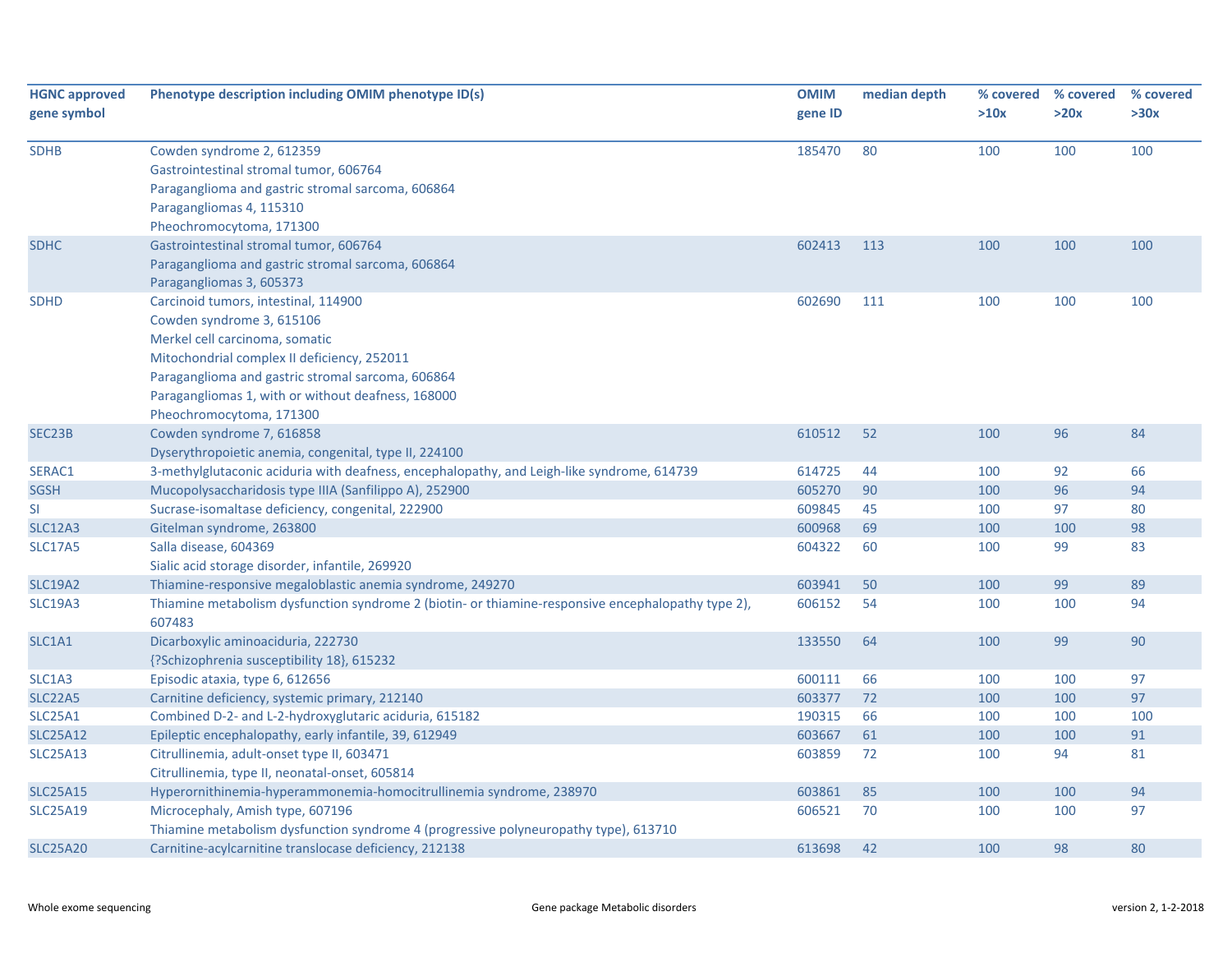| <b>HGNC approved</b>            | Phenotype description including OMIM phenotype ID(s)                                                 | <b>OMIM</b> | median depth |      | % covered % covered | % covered      |
|---------------------------------|------------------------------------------------------------------------------------------------------|-------------|--------------|------|---------------------|----------------|
| gene symbol                     |                                                                                                      | gene ID     |              | >10x | >20x                | >30x           |
| <b>SLC25A22</b>                 | Epileptic encephalopathy, early infantile, 3, 609304                                                 | 609302      | 81           | 100  | 100                 | 100            |
| <b>SLC25A3</b>                  | Mitochondrial phosphate carrier deficiency, 610773                                                   | 600370      | 73           | 100  | 100                 | 97             |
| <b>SLC25A38</b>                 | Anemia, sideroblastic, 2, pyridoxine-refractory, 205950                                              | 610819      | 83           | 100  | 100                 | 100            |
| <b>SLC25A4</b>                  | Mitochondrial DNA depletion syndrome 12A (cardiomyopathic type) AD, 617184                           | 103220      | 74           | 100  | 100                 | 100            |
|                                 | Mitochondrial DNA depletion syndrome 12B (cardiomyopathic type) AR, 615418                           |             |              |      |                     |                |
|                                 | Progressive external ophthalmoplegia with mitochondrial DNA deletions 2, 609283                      |             |              |      |                     |                |
| SLC <sub>2</sub> A <sub>1</sub> | Dystonia 9, 601042                                                                                   | 138140      | 94           | 100  | 100                 | 100            |
|                                 | {Epilepsy, idiopathic generalized, susceptibility to, 12}, 614847                                    |             |              |      |                     |                |
|                                 | GLUT1 deficiency syndrome 1, infantile onset, severe, 606777                                         |             |              |      |                     |                |
|                                 | GLUT1 deficiency syndrome 2, childhood onset, 612126                                                 |             |              |      |                     |                |
|                                 | Stomatin-deficient cryohydrocytosis with neurologic defects, 608885                                  |             |              |      |                     |                |
| SLC <sub>2</sub> A <sub>2</sub> | {Diabetes mellitus, noninsulin-dependent}, 125853                                                    | 138160      | 47           | 100  | 99                  | 86             |
|                                 | Fanconi-Bickel syndrome, 227810                                                                      |             |              |      |                     |                |
| <b>SLC35A1</b>                  | Congenital disorder of glycosylation, type IIf, 603585                                               | 605634      | 49           | 100  | 99                  | 82             |
| <b>SLC35A3</b>                  | ?Arthrogryposis, mental retardation, and seizures, 615553                                            | 605632      | 55           | 100  | 96                  | 76             |
| <b>SLC37A4</b>                  | Glycogen storage disease Ib, 232220                                                                  | 602671      | 69           | 100  | 100                 | 97             |
|                                 | Glycogen storage disease Ic, 232240                                                                  |             |              |      |                     |                |
| <b>SLC39A4</b>                  | Acrodermatitis enteropathica, 201100                                                                 | 607059      | 100          | 100  | 100                 | $\overline{0}$ |
| <b>SLC40A1</b>                  | Hemochromatosis, type 4, 606069                                                                      | 604653      | 47           | 100  | 100                 | 89             |
| <b>SLC6A19</b>                  | Hartnup disorder, 234500                                                                             | 608893      | 73           | 100  | 100                 | 98             |
|                                 | Hyperglycinuria, 138500                                                                              |             |              |      |                     |                |
|                                 | Iminoglycinuria, digenic, 242600                                                                     |             |              |      |                     |                |
| SLC7A9                          | Cystinuria, 220100                                                                                   | 604144      | 62           | 100  | 100                 | 96             |
| SMPD1                           | Niemann-Pick disease, type A, 257200                                                                 | 607608      | 87           | 100  | 99                  | 97             |
|                                 | Niemann-Pick disease, type B, 607616                                                                 |             |              |      |                     |                |
| SRD5A3                          | Congenital disorder of glycosylation, type Iq, 612379                                                | 611715      | 63           | 100  | 99                  | 92             |
|                                 | Kahrizi syndrome, 612713                                                                             |             |              |      |                     |                |
| SSR4                            | Congenital disorder of glycosylation, type Iy, 300934                                                | 300090      | 53           | 100  | 100                 | 86             |
| ST3GAL5                         | Salt and pepper developmental regression syndrome, 609056                                            | 604402      | 40           | 94   | 84                  | 61             |
| STT3A                           | ?Congenital disorder of glycosylation, type Iw, 615596                                               | 601134      | 43           | 100  | 99                  | 89             |
| STT3B                           | ?Congenital disorder of glycosylation, type Ix, 615597                                               | 608605      | 64           | 100  | 99                  | 90             |
| SUCLG1                          | Mitochondrial DNA depletion syndrome 9 (encephalomyopathic type with methylmalonic aciduria), 245400 | 611224      | 61           | 100  | 99                  | 93             |
| <b>SUGCT</b>                    | Glutaric aciduria III, 231690                                                                        | 609187      | 49           | 100  | 98                  | 82             |
| SUMF1                           | Multiple sulfatase deficiency, 272200                                                                | 607939      | 60           | 100  | 98                  | 81             |
| SUOX                            | Sulfite oxidase deficiency, 272300                                                                   | 606887      | 106          | 100  | 100                 | 100            |
| SURF1                           | Charcot-Marie-Tooth disease, type 4K, 616684                                                         | 185620      | 59           | 93   | 87                  | 87             |
|                                 | Leigh syndrome, due to COX IV deficiency, 256000                                                     |             |              |      |                     |                |
| TACO1                           | Mitochondrial complex IV deficiency, 220110                                                          | 612958      | 60           | 100  | 100                 | 99             |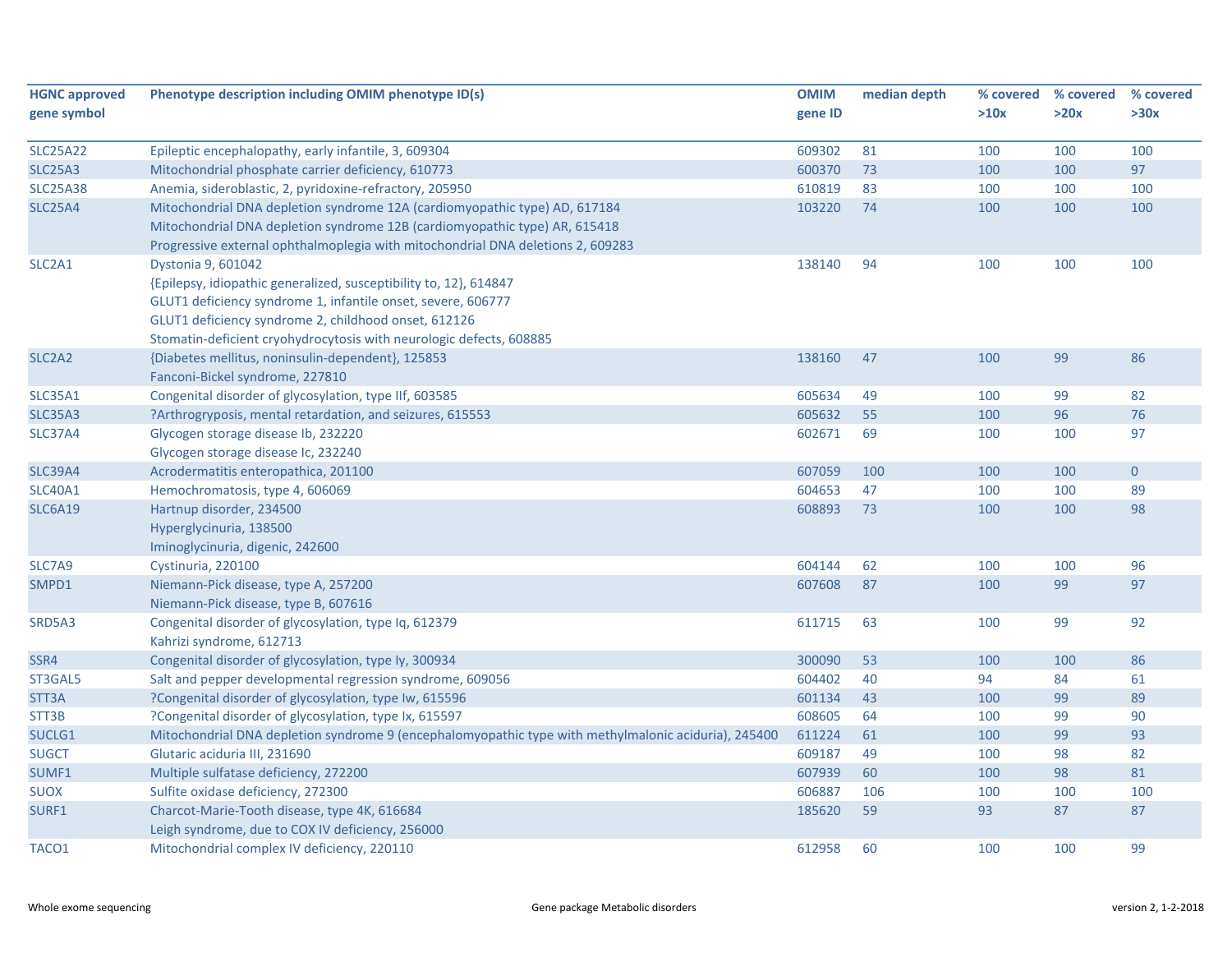| <b>HGNC approved</b><br>gene symbol | Phenotype description including OMIM phenotype ID(s)                                                | <b>OMIM</b><br>gene ID | median depth | % covered<br>>10x | % covered<br>>20x | % covered<br>>30x |
|-------------------------------------|-----------------------------------------------------------------------------------------------------|------------------------|--------------|-------------------|-------------------|-------------------|
|                                     |                                                                                                     |                        |              |                   |                   |                   |
| TALDO1                              | Transaldolase deficiency, 606003                                                                    | 602063                 | 86           | 100               | 100               | 97                |
| TANGO <sub>2</sub>                  | Metabolic encephalomyopathic crises, recurrent, with rhabdomyolysis, cardiac arrhythmias, and       | 616830                 | 61           | 100               | 100               | 93                |
|                                     | neurodegeneration, 616878                                                                           |                        |              |                   |                   |                   |
| <b>TAT</b>                          | Tyrosinemia, type II, 276600                                                                        | 613018                 | 48           | 100               | 100               | 91                |
| <b>TAZ</b>                          | Barth syndrome, 302060                                                                              | 300394                 | 59           | 100               | 91                | 90                |
| TCN1                                | No OMIM phenotype                                                                                   | 189905                 | 47           | 100               | 98                | 89                |
| TCN <sub>2</sub>                    | Transcobalamin II deficiency, 275350                                                                | 613441                 | 76           | 100               | 100               | 99                |
| <b>TDO2</b>                         | No OMIM phenotype                                                                                   | 191070                 | 37           | 100               | 95                | 71                |
| TFR <sub>2</sub>                    | Hemochromatosis, type 3, 604250                                                                     | 604720                 | 69           | 100               | 100               | 97                |
| <b>TH</b>                           | Segawa syndrome, recessive, 605407                                                                  | 191290                 | 66           | 100               | 100               | 97                |
| <b>TIMM8A</b>                       | Mohr-Tranebjaerg syndrome, 304700                                                                   | 300356                 | 102          | 100               | 100               | 100               |
| TK <sub>2</sub>                     | Mitochondrial DNA depletion syndrome 2 (myopathic type), 609560                                     | 188250                 | 46           | 100               | 99                | 86                |
|                                     | ?Progressive external ophthalmoplegia with mitochondrial DNA deletions 3, 617069                    |                        |              |                   |                   |                   |
| <b>TMEM165</b>                      | Congenital disorder of glycosylation, type IIk, 614727                                              | 614726                 | 73           | 100               | 100               | 97                |
| <b>TMEM199</b>                      | Congenital disorder of glycosylation, type IIp, 616829                                              | 616815                 | 54           | 100               | 100               | 96                |
| TMEM5                               | Muscular dystrophy-dystroglycanopathy (congenital with brain and eye anomalies), type A, 10, 615041 | 605862                 | 58           | 100               | 98                | 78                |
| TMEM70                              | Mitochondrial complex V (ATP synthase) deficiency, nuclear type 2, 614052                           | 612418                 | 78           | 100               | 100               | 94                |
| <b>TPMT</b>                         | {Thiopurines, poor metabolism of, 1}, 610460                                                        | 187680                 | 58           | 100               | 87                | 68                |
| TPP1                                | Ceroid lipofuscinosis, neuronal, 2, 204500                                                          | 607998                 | 70           | 100               | 100               | 99                |
|                                     | Spinocerebellar ataxia 7, 609270                                                                    |                        |              |                   |                   |                   |
| TRAPPC11                            | Muscular dystrophy, limb-girdle, type 2S, 615356                                                    | 614138                 | 44           | 100               | 95                | 77                |
| <b>TREH</b>                         | Trehalase deficiency, 612119                                                                        | 275360                 | 74           | 100               | 100               | 99                |
| TREX1                               | Aicardi-Goutieres syndrome 1, dominant and recessive, 225750                                        | 606609                 | 116          | 100               | 100               | 100               |
|                                     | Chilblain lupus, 610448                                                                             |                        |              |                   |                   |                   |
|                                     | {Systemic lupus erythematosus, susceptibility to}, 152700                                           |                        |              |                   |                   |                   |
|                                     | Vasculopathy, retinal, with cerebral leukodystrophy, 192315                                         |                        |              |                   |                   |                   |
| TRIM37                              | Mulibrey nanism, 253250                                                                             | 605073                 | 44           | 100               | 97                | 80                |
| <b>TRMU</b>                         | {Deafness, modifier of}, 580000                                                                     | 610230                 | 67           | 100               | 99                | 89                |
|                                     | Liver failure, transient infantile, 613070                                                          |                        |              |                   |                   |                   |
| TRPM6                               | Hypomagnesemia 1, intestinal, 602014                                                                | 607009                 | 55           | 100               | 97                | 89                |
| <b>TSFM</b>                         | Combined oxidative phosphorylation deficiency 3, 610505                                             | 604723                 | 60           | 100               | 100               | 100               |
| <b>TTC19</b>                        | Mitochondrial complex III deficiency, nuclear type 2, 615157                                        | 613814                 | 39           | 100               | 89                | 62                |
| <b>TTPA</b>                         | Ataxia with isolated vitamin E deficiency, 277460                                                   | 600415                 | 45           | 100               | 96                | 79                |
| <b>TUFM</b>                         | Combined oxidative phosphorylation deficiency 4, 610678                                             | 602389                 | 100          | 100               | 100               | 100               |
| TUSC <sub>3</sub>                   | Mental retardation 7, 611093                                                                        | 601385                 | 55           | 100               | 99                | 88                |
| <b>TWNK</b>                         | Mitochondrial DNA depletion syndrome 7 (hepatocerebral type), 271245                                | 606075                 | 109          | 100               | 100               | 99                |
|                                     | Perrault syndrome 5, 616138                                                                         |                        |              |                   |                   |                   |
|                                     | Progressive external ophthalmoplegia with mitochondrial DNA deletions 3, 609286                     |                        |              |                   |                   |                   |